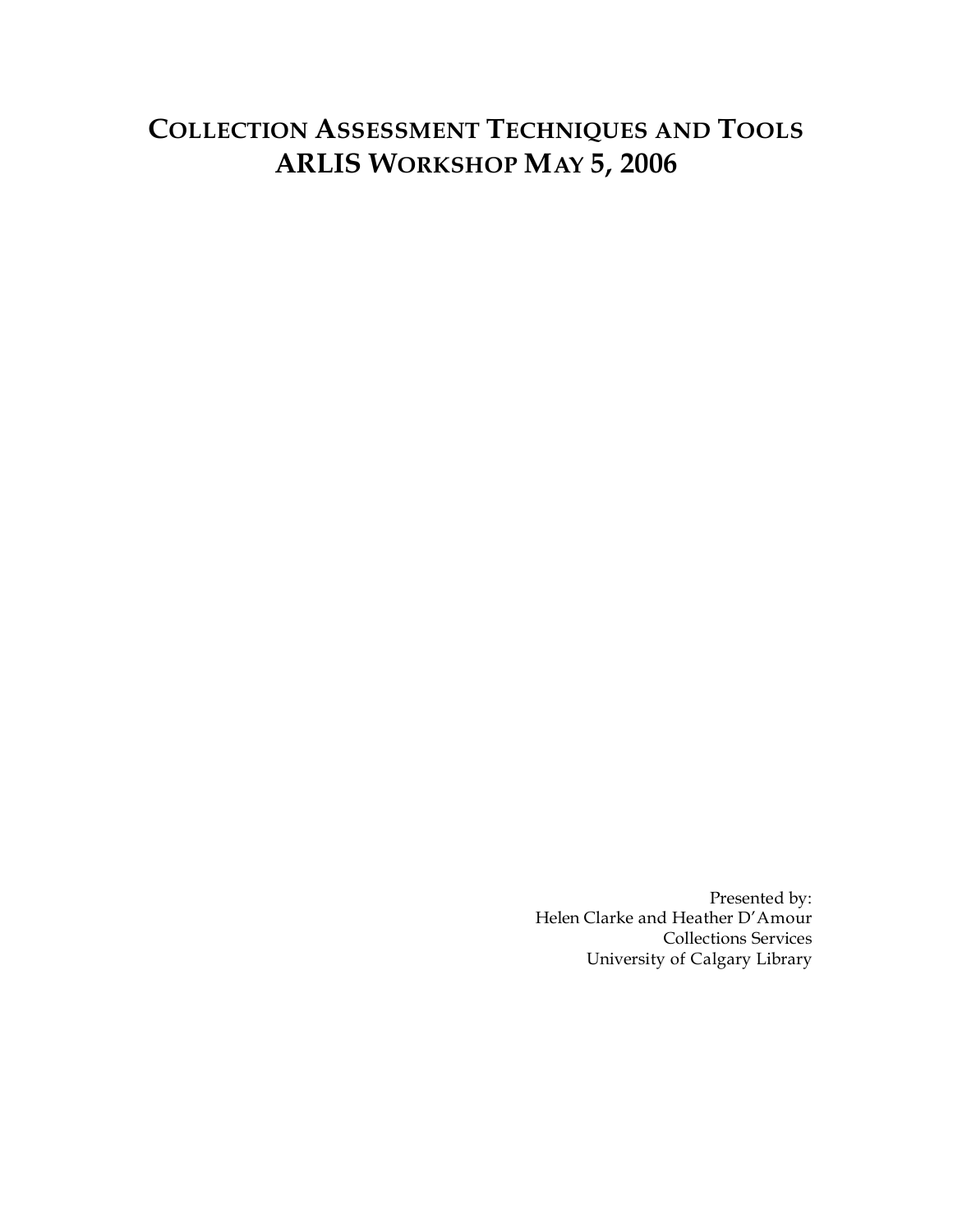| Snapshot Of Administrative Module For Creating Comparison Groups  13         |
|------------------------------------------------------------------------------|
|                                                                              |
|                                                                              |
|                                                                              |
|                                                                              |
|                                                                              |
|                                                                              |
|                                                                              |
|                                                                              |
|                                                                              |
|                                                                              |
| Self Assessment :: How well documented is my serials collection? 25          |
|                                                                              |
| Information from Ulrichs on the 5 peer institutions with over 20,000 FTE  27 |
|                                                                              |
|                                                                              |
|                                                                              |
|                                                                              |
|                                                                              |
|                                                                              |
|                                                                              |
|                                                                              |
|                                                                              |
|                                                                              |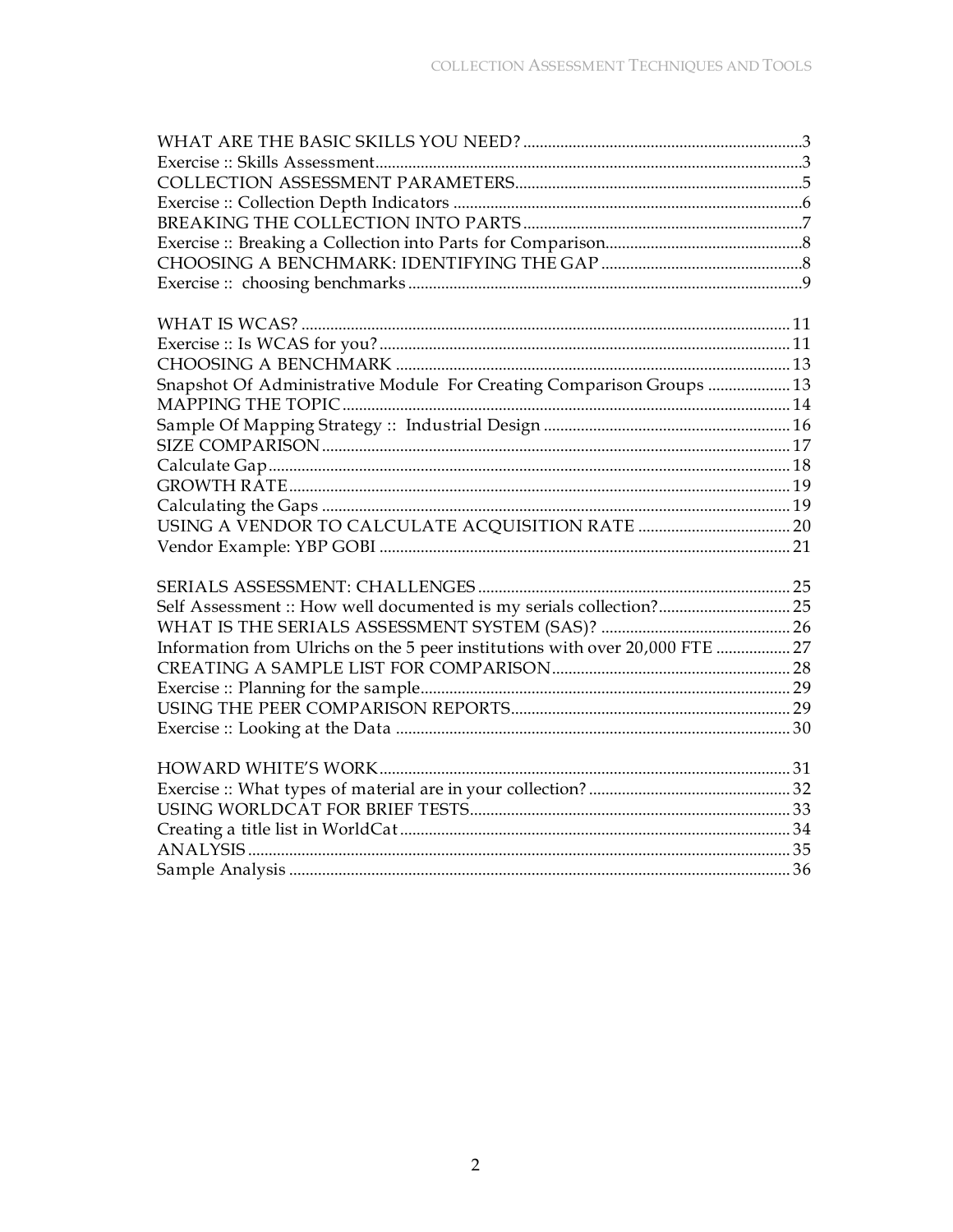# **PLANNING FOR DATA COLLECTION AND ASSESSMENT**

# *WHAT ARE THE BASIC SKILLS YOU NEED?*

# **Basic Skill Set**

Effective analysis and communication in collection assessment relies on a basic set of numeric and software skills

### **1. Numeracy**

In this workshop only the most basic descriptive statistics are used.

- Percentage calculations
- Calculate Averages
- **2. Excel**
	- Importing and Exporting delimited files
	- Sorting data in worksheets,
	- Formatting data for presentation, including chart making
	- Pivot Tables

# **3. Word Processing**

• Inserting tables and charts

*Exercise :: Skills Assessment*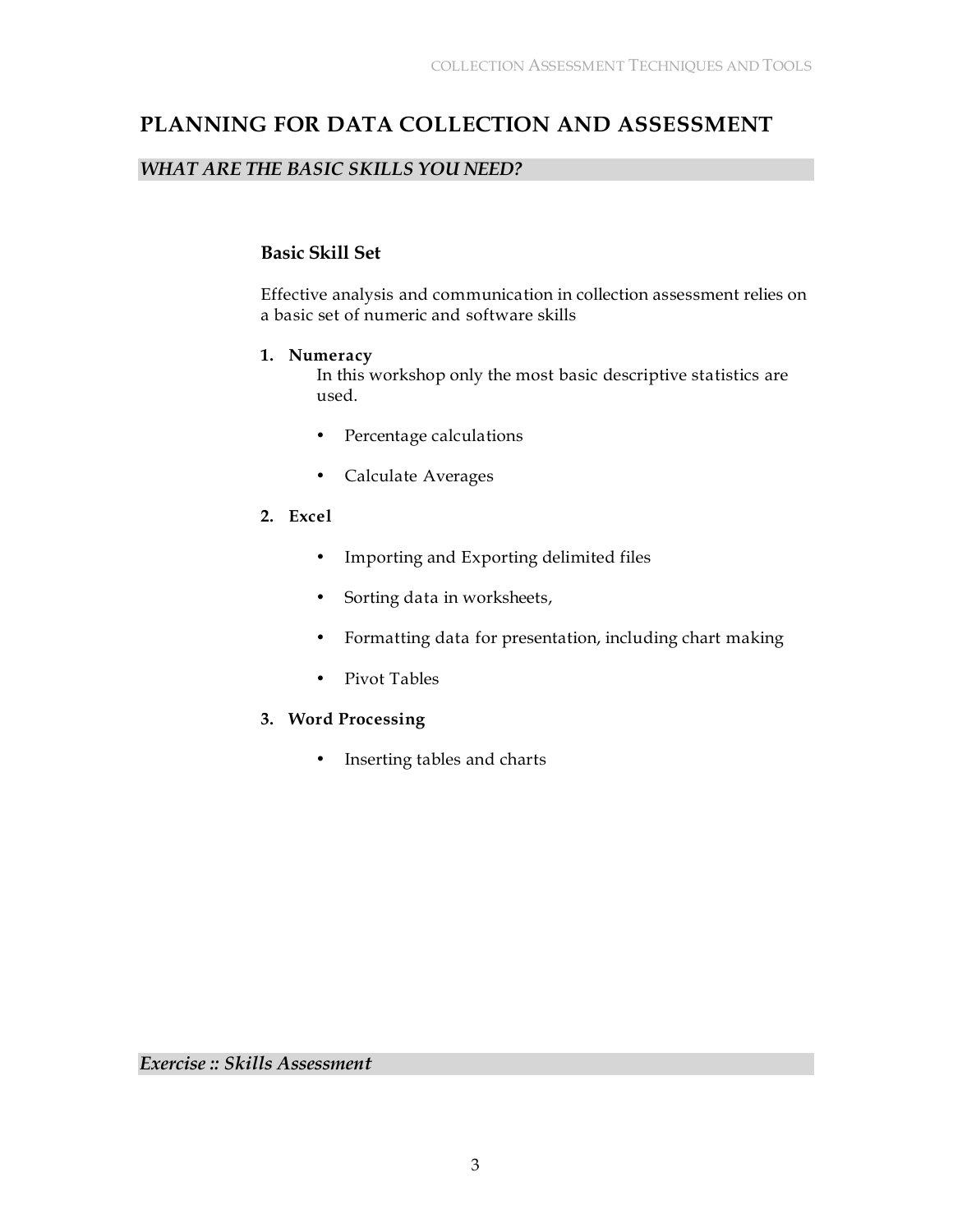- 1. If we buy 10 out of 12 available books, what percentage of books did we purchase?
- 2. If we bought 6 books in year one, and 15 books in year two, and 7 books in year three, what is the average number of books we buy a year?
- 3. I have done the following in EXCEL

|                                                        | Yes | No |
|--------------------------------------------------------|-----|----|
| Imported a comma delimited file from<br>another source |     |    |
| Sorted a worksheet by one of the<br>columns            |     |    |
| Created a chart                                        |     |    |
| Inserted the chart into a report                       |     |    |
| Used a Pivot Table to analyze a<br>worksheet           |     |    |

1. I have done the following in Word

|                               | Yes |  |
|-------------------------------|-----|--|
| Inserted tables into a report |     |  |
| Inserted charts into a report |     |  |

**If you get less then 75 % correct, then take some courses, read a book, or HIRE A STUDENT!**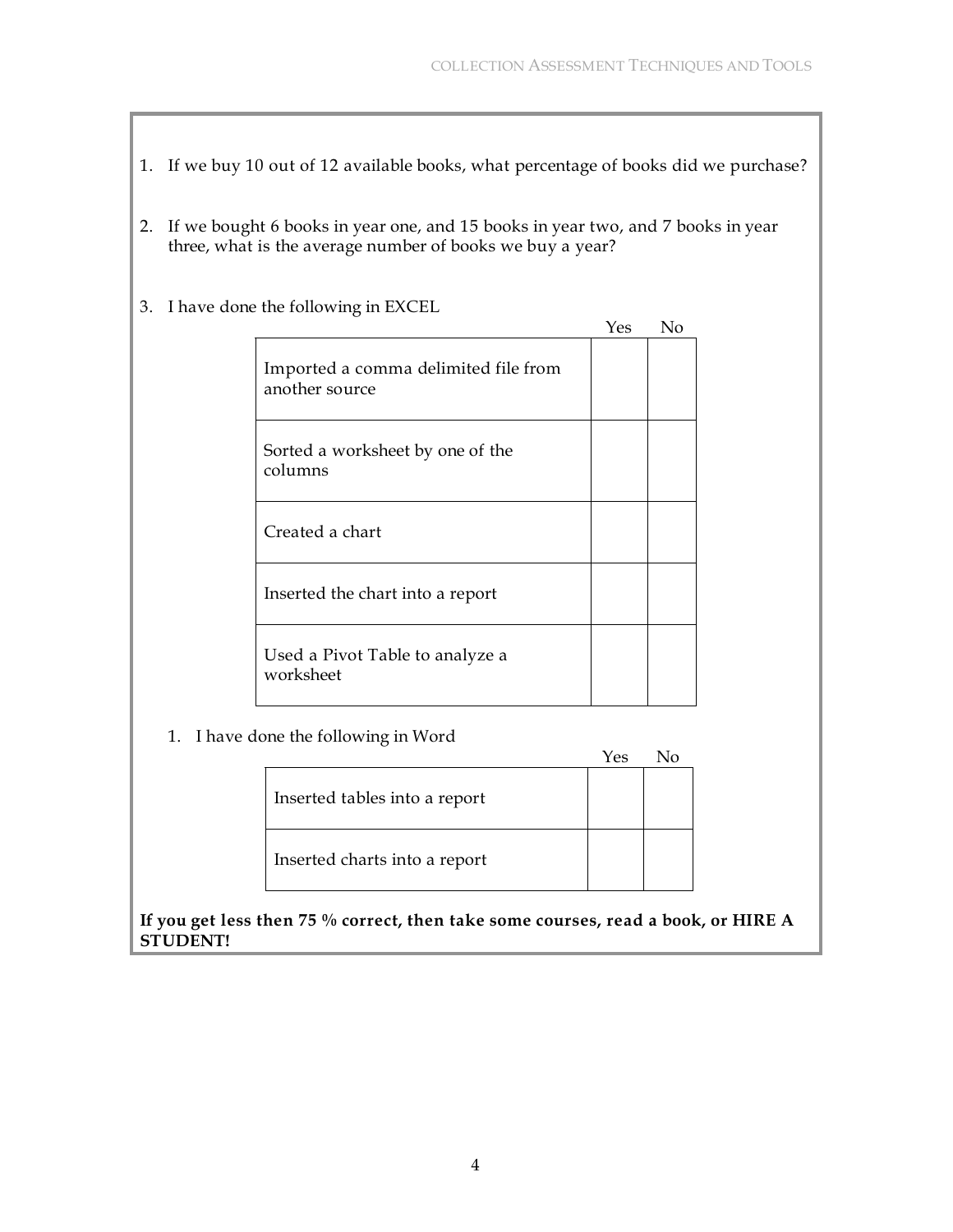### *COLLECTION ASSESSMENT PARAMETERS*

#### **1. Collection Goals**

Purpose of the collection?

Levels of programs or types of activities supported?

• **Conspectus collection level indicators**

Developed by RLG, then WLN, now operates under OCLC

Describes the characteristics of collections that support differing levels of academic programs and activities.

Range from Minimal to Comprehensive in increasing levels of intensity

### **2. Collection Size**

Measuring the size of a collection is a short cut to assessing how well the collection meets its goals.

Rationale for this is that the larger the collection, the more likely it is to hold rarer more specialized titles.

#### **3. Growth**

Is the collection growing at a rate that will maintain it at the desired level?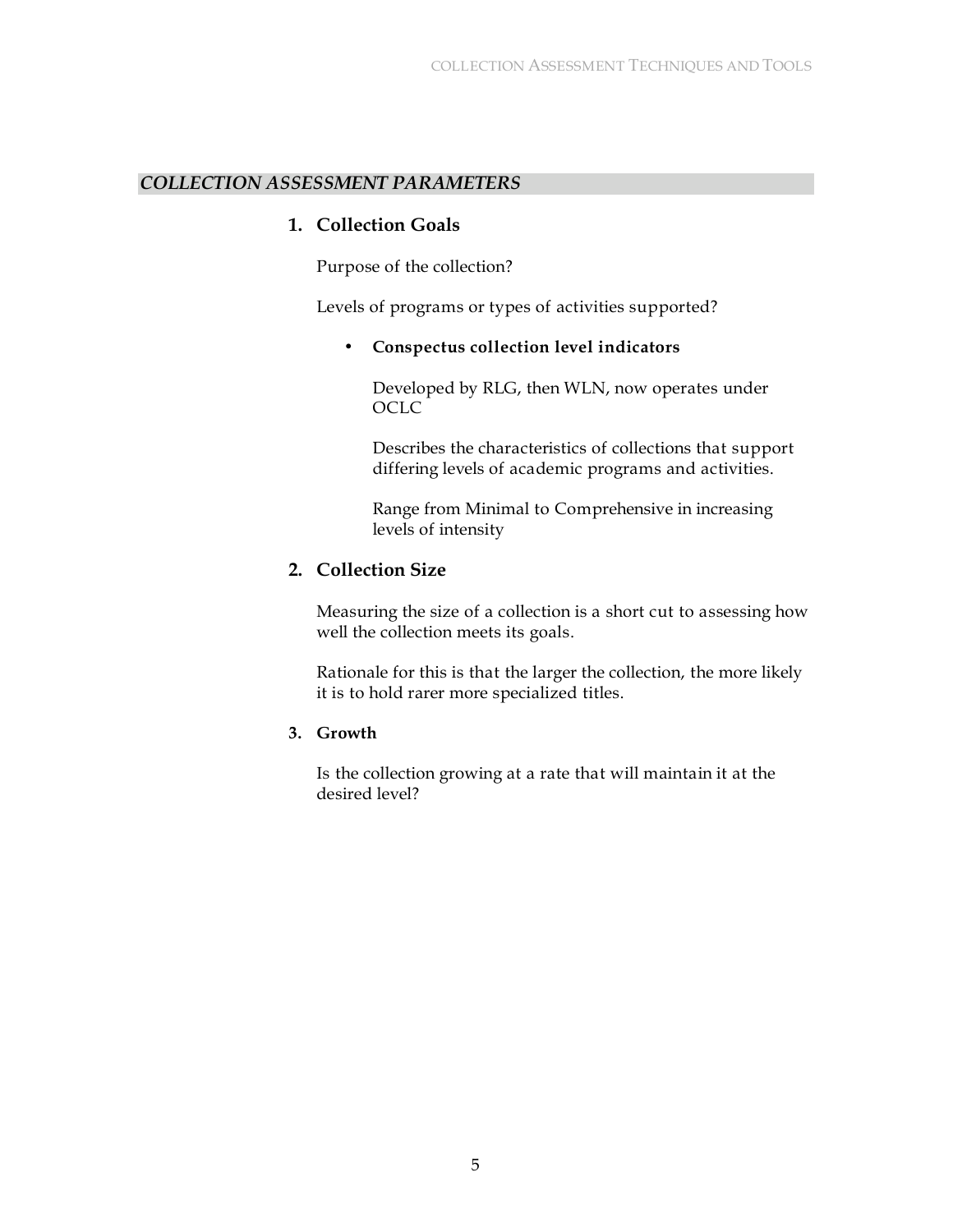|    | Match the conspectus collection category with the description |    |                                                                                                                            |
|----|---------------------------------------------------------------|----|----------------------------------------------------------------------------------------------------------------------------|
| a) | Minimal                                                       |    | a) Periodicals directly dealing with this<br>topic and in-depth electronic<br>information resources are not<br>collected   |
| b) | <b>Basic Information</b>                                      |    | b) a very extensive collection of general<br>and specialized periodicals                                                   |
| C) | <b>Study or Instructional Support</b>                         |    | c) exhaustive collections of published<br>materials                                                                        |
| d) | Research                                                      |    | d) an extensive collection of general<br>periodicals and a limited collection of<br>representative specialized periodicals |
| e) | Comprehensive                                                 | e) | a limited collection of representative<br>general periodicals                                                              |
|    |                                                               |    |                                                                                                                            |
|    | Answers: $a/a : d/b : e/c : c/d : b/e$                        |    |                                                                                                                            |
|    |                                                               |    |                                                                                                                            |

# *Exercise :: Collection Depth Indicators*

#### **Questions for Review**

What is important to my users—images, monographs, periodicals, historic materials?

What about shared collections (for example central repositories) should I include these?

## **Readings and Websites**

Collection Depth Indicators http://www.columbia.edu/cu/lweb/services/colldev/collection-depth.html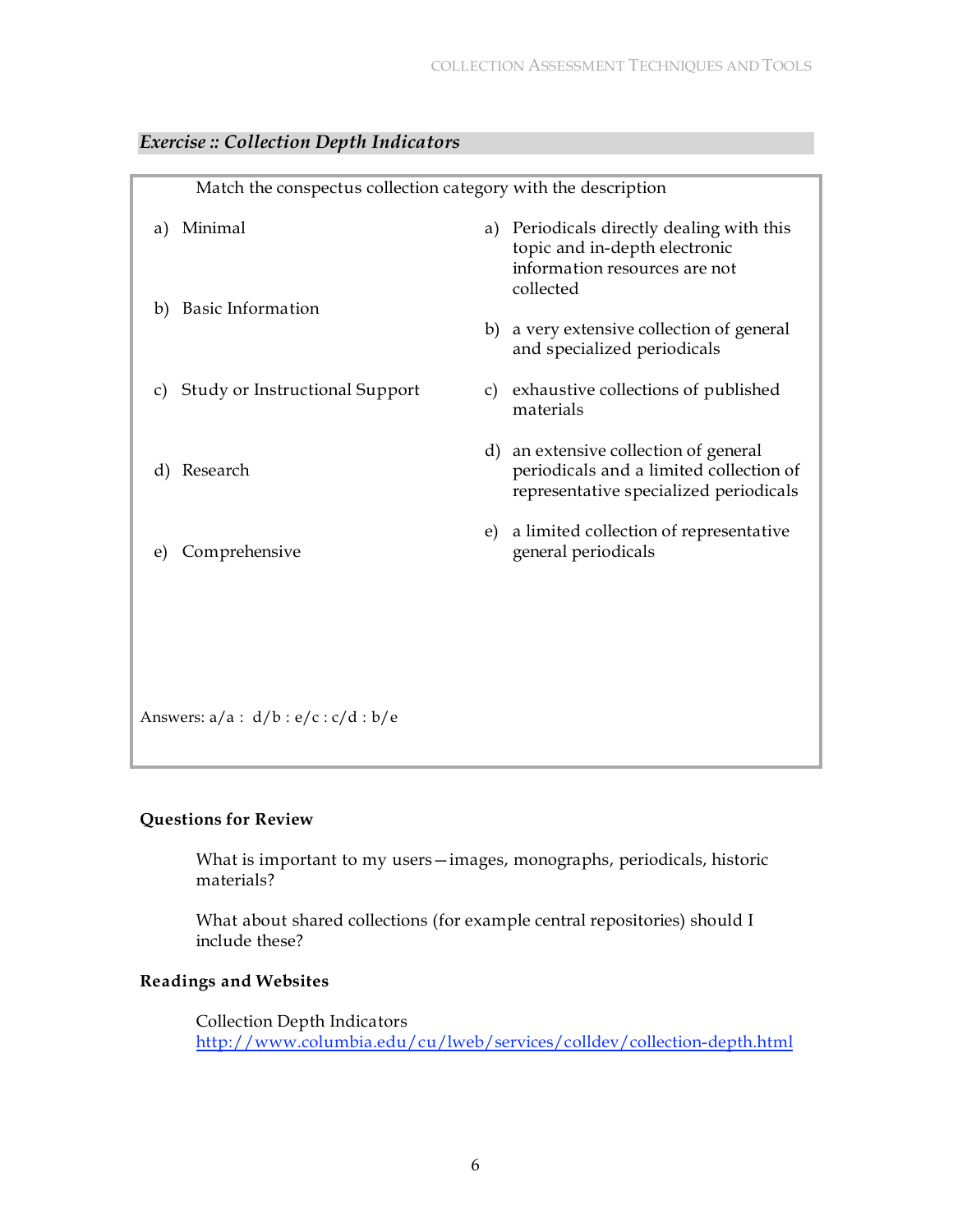### *BREAKING THE COLLECTION INTO PARTS*

#### Define

- limits to the parts of the collection you will review
- the way you will segment the parts you are reviewing

Three possible approaches:

## **1. Classification Systems**

Conspectus is the best known and the basis for the WorldCat Collection Assessment Software (WCAS).

The Conspectus breaks LC, NLM, and Dewey systems into a hierarchal subject listing.

# **2. Externally produced subject lists**

For example, Ulrich's assigns subject headings to journals

### **3. Ad Hoc**

.

Use keywords or metadata (for example format) to define a subset that can be compared among different collections

In the workshop we will look at all three approaches.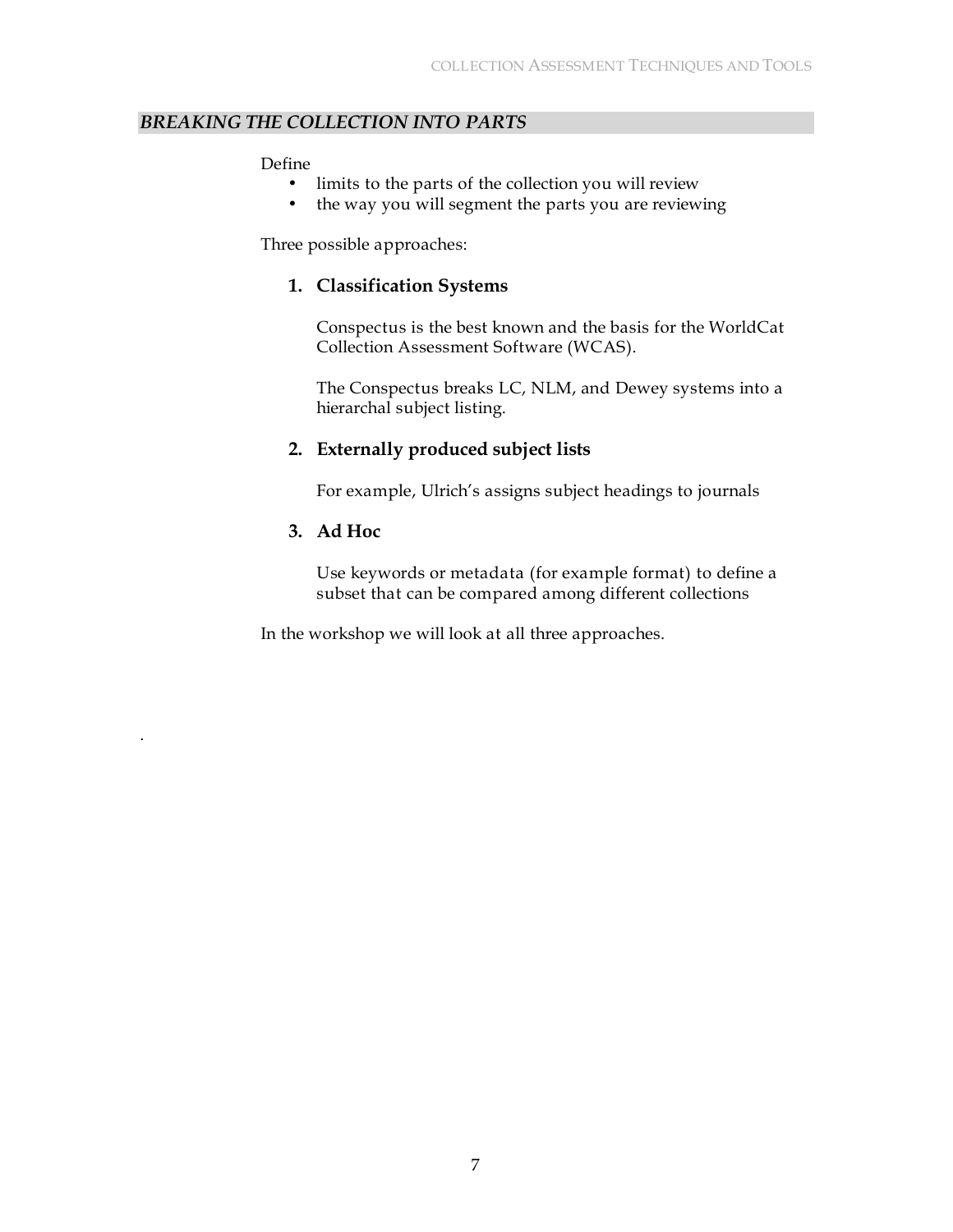# *Exercise :: Breaking a Collection into Parts for Comparison*

| Name one advantage and one drawback for each approach. |
|--------------------------------------------------------|
| <b>Classification Systems</b>                          |
|                                                        |
|                                                        |
|                                                        |
| Externally produced subject lists                      |
|                                                        |
|                                                        |
|                                                        |
| Ad Hoc                                                 |
|                                                        |
|                                                        |
|                                                        |
|                                                        |
|                                                        |

#### **Readings and Websites**

OCLC guide to Conspectus subjects http://www.oclc.org/collectionanalysis/support/conspectus.xls

Note this covers the Division and Category levels. The subject level is embedded in the WCAS tool and is not available without a subscription.

# *CHOOSING A BENCHMARK: IDENTIFYING THE GAP*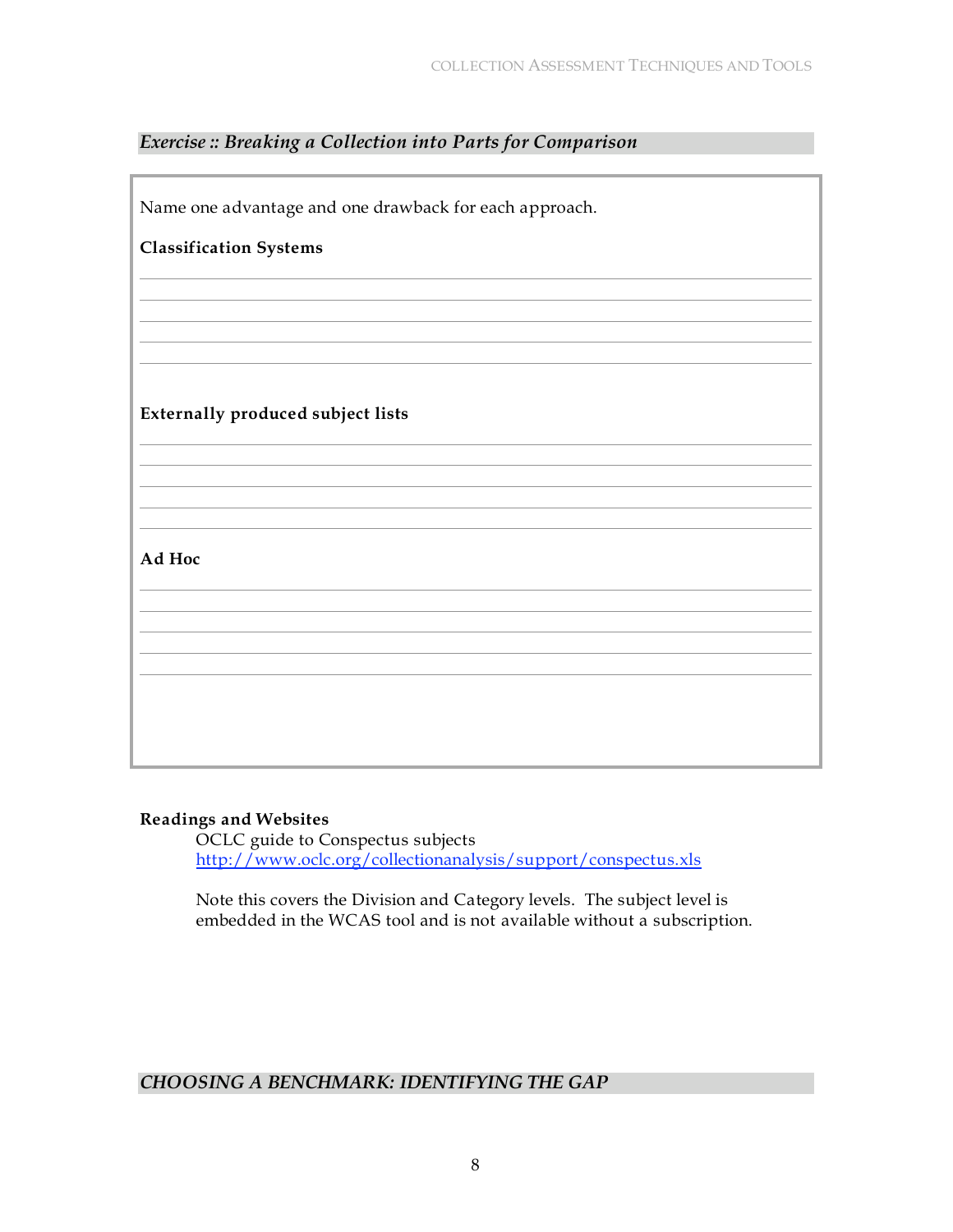- 1. Benchmarks are other collections that serve as baselines for assessing the target collection. Benchmarks are used
	- Because collection strength is a relative measure.

For example, we can't say that having "5 books per student" or spending \$1,000 guarantees a strong collection.

- Because we still need to quantify any "gap" into numbers of books or dollars, in order to know how to proceed with collection development. Comparison collections are needed as a basis for defining the "gap".
- 2. Types of benchmark collections
	- **Peer**
		- Serves a population with similar goals
	- **Aspirational**

represents your aspirations, in terms of reputation and population served

### • **Comprehensive**

The most complete coverage available, represents an ideal collection

#### 3. **Cautions**

# • **Multiple collections**

Using a single collection as a benchmark is unadvisable. There is no guarantee that any one collection is a good comparison.

Using multiple collections means that any idiosyncrasies in one collection are more likely to be identified.

# • **Check Collection**

Having one massive collection that can be used to check findings against is a wise move. Again, this makes certain that results are artifacts of some share idiosyncrasy among the benchmark collections.

*Exercise :: choosing benchmarks*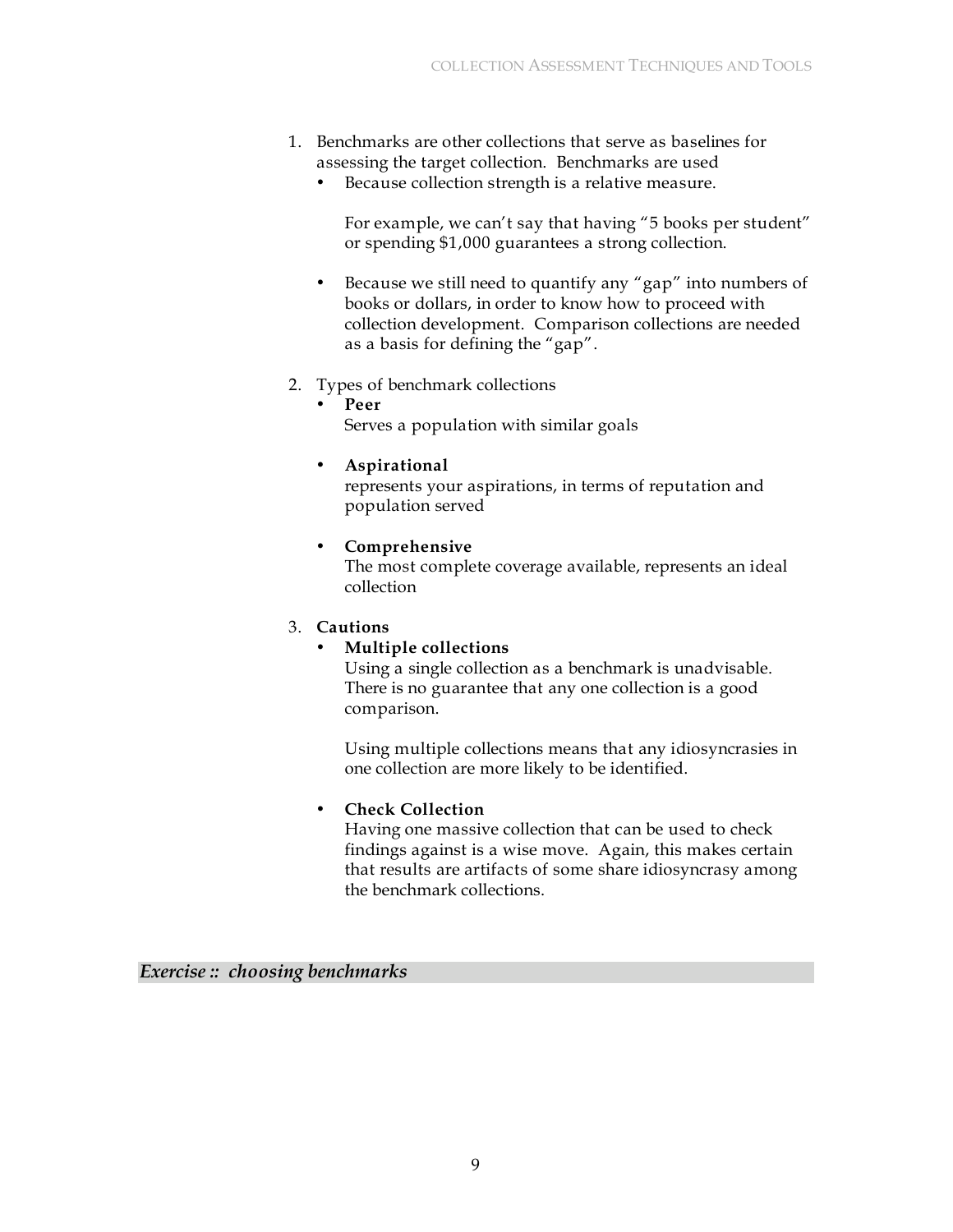| Think of three institutions that would fit in each category |
|-------------------------------------------------------------|
|                                                             |
| Peer                                                        |
|                                                             |
|                                                             |
|                                                             |
|                                                             |
|                                                             |
| Aspirational                                                |
|                                                             |
|                                                             |
|                                                             |
|                                                             |
| Comprehensive                                               |
|                                                             |
|                                                             |
|                                                             |
|                                                             |
|                                                             |
|                                                             |
|                                                             |
|                                                             |

# **Questions to Ask about Benchmarks**

- 1. Do they offer the same level and type of program as are the target of the assessment?
- 2. Is their data well represented in the source you will use?
- 3. Do you share the same classification/cataloguing systems; are they used in a similar fashion?
- 4. How accessible is their data?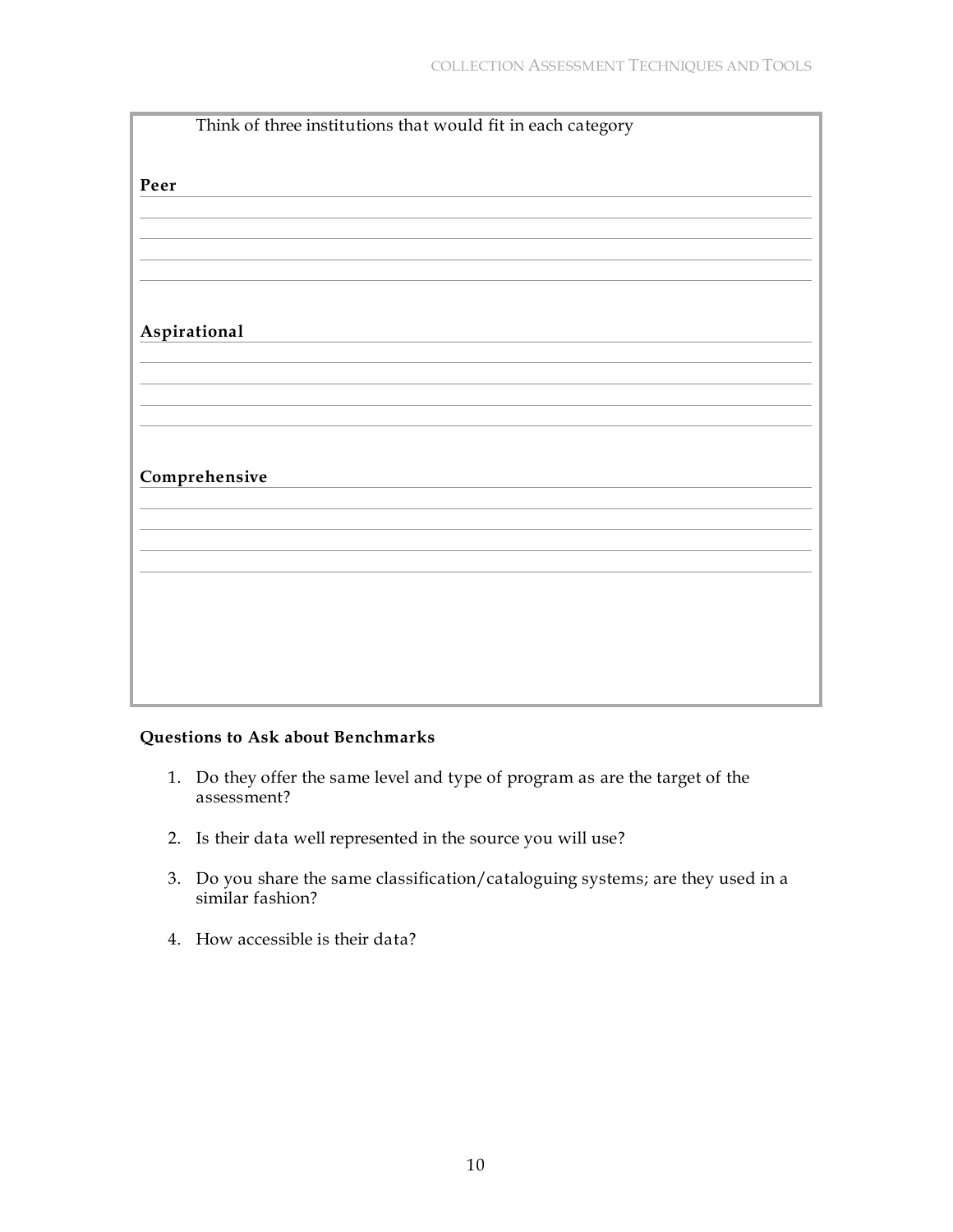# **WORLDCAT COLLECTION ANALYSIS SYSTEM (WCAS)**

# *WHAT IS WCAS?*

WCAS is a way of doing collection analysis based on holdings recorded in WorldCat.

#### **Conspectus based**

- Uses LC, NLM and Dewey Call numbers as the basis for a hierarchical list of subjects.
- Twelve broad divisions subdivide into categories, which are further subdivided by subject.



#### **WCAS makes it possible to do**

- Benchmark comparisons as you can select from a wide range of comparison libraries
- Evaluate size, chronological depth and growth rate

*Exercise :: Is WCAS for you?*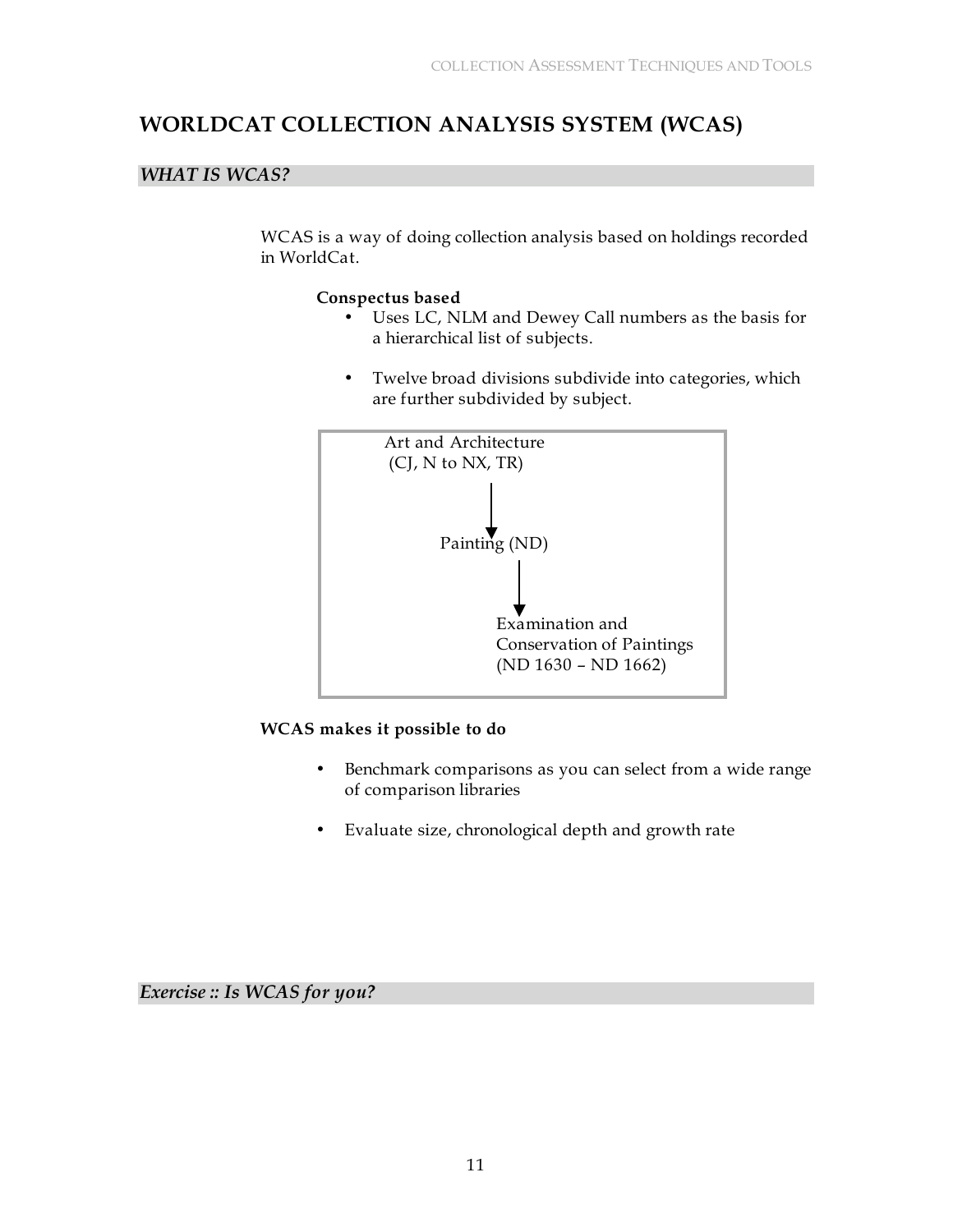- 1. Is your collection represented in WorldCat?
- 2. WorldCat is best for books—you'll need to look for other ways to assess images, periodicals, or electronic resources.
- 3. Is the subscription worthwhile for the amount of assessment you do? Alternatives include consortia licenses or having the larger institution subscribe.
- a) Will your organization accept this type of assessment? May need to start smaller before people will invest in WCAS.

#### **Reading**

WorldCat Collection Analysis User Guide

http://www.oclc.org/support/documentation/collectionanalysis/using/default.htm Section 1: Introduction to the WorldCat Collection Analysis Service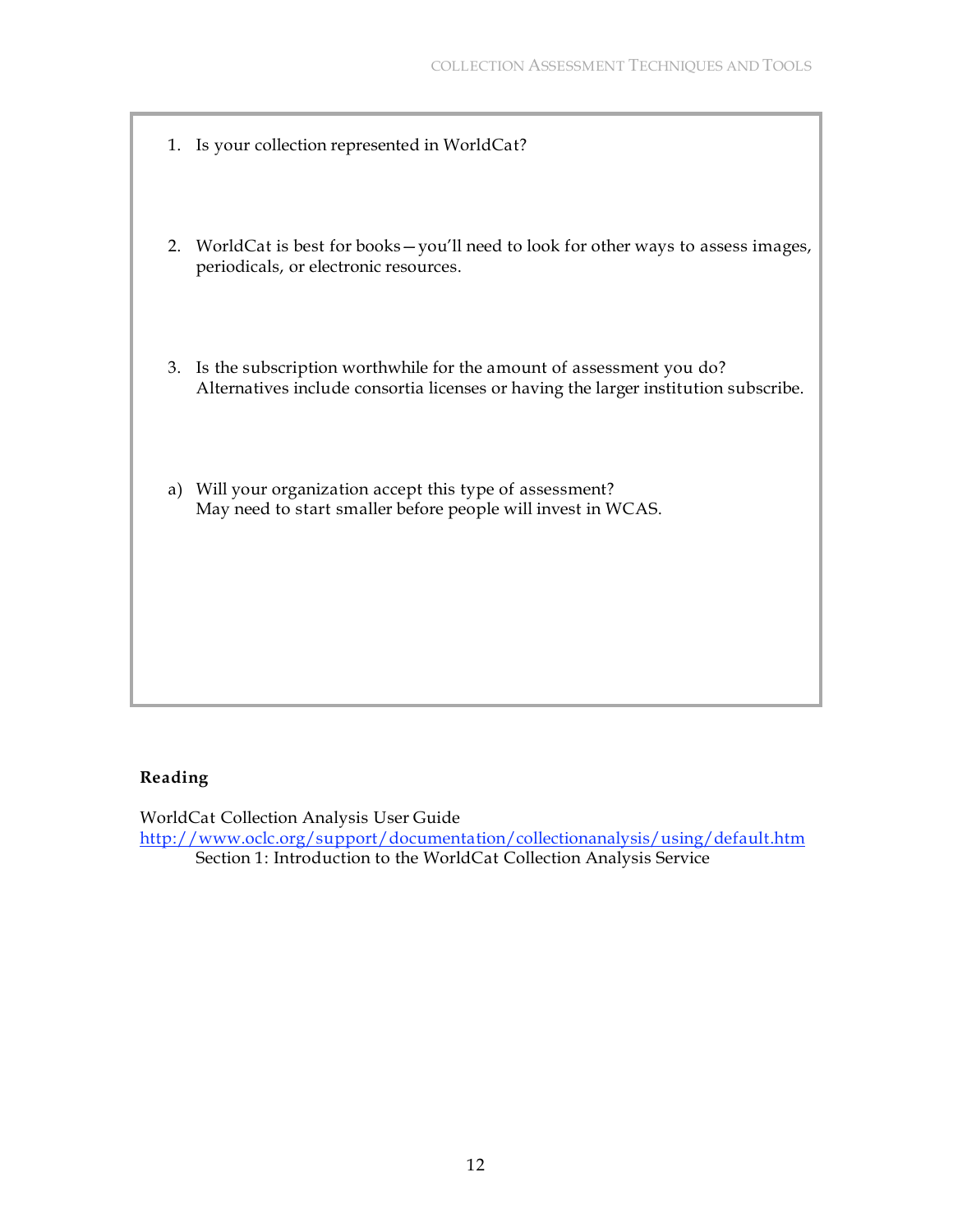### *CHOOSING A BENCHMARK*

- **1. Find out if the target institution(s) are well represented in WorldCat**
	- Compare holdings in institution's catalogue against those in WorldCat
	- Contact the target institutions to discuss
	- Consider creating a master list for comparison. This should be a combination of holdings of three or more very large institutions. This provides a continuing baseline you can apply in all assessments to check for anomalies.

#### **2. Single Institution Comparison**

• If you want to do a comparison or against a single institution, you'll need to use the permission form provided by WCAS

#### **3. Setting up the Benchmarks**

- Use the administrative interface for FirstSearch. NOT the regular firstsearch login.
- It will take 7 days for the benchmark collection to be available in WCAS. So plan ahead!!
- WCAS will soon make pre-set comparison collection available.

|          | <b>Snapshot Of Administrative Module For Creating Comparison Groups</b> |
|----------|-------------------------------------------------------------------------|
|          |                                                                         |
| Use this |                                                                         |
| link to  |                                                                         |
| find a   |                                                                         |
| library  |                                                                         |
| symbol   | 13                                                                      |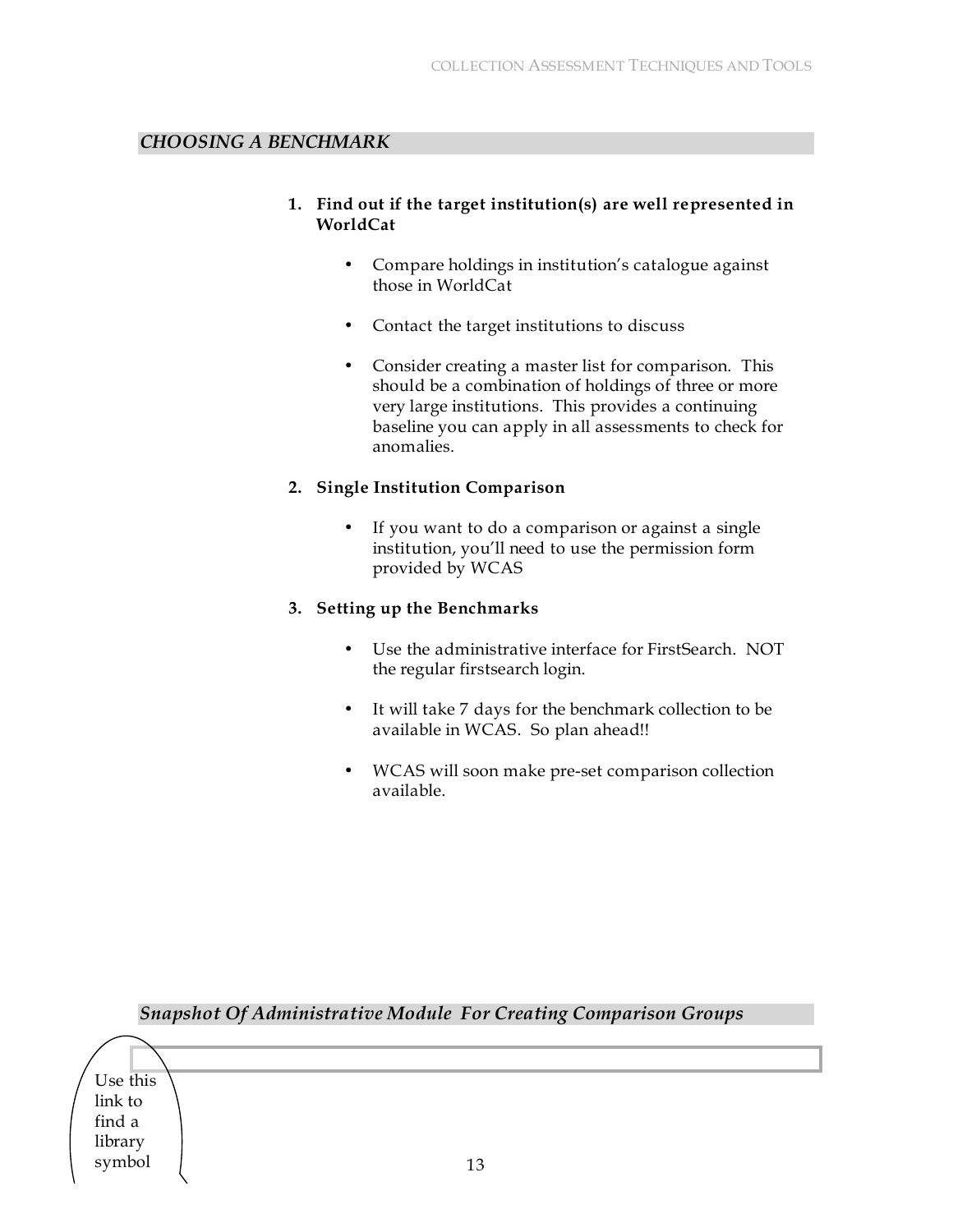| Create a new Library Comparison Group                                          |                                                                |
|--------------------------------------------------------------------------------|----------------------------------------------------------------|
| Enter Group Name:<br>(Maximum 30 characters/spaces)                            | New List                                                       |
| Add Symbols:                                                                   |                                                                |
| Enter up to five Library Symbols to be used for UIU<br>the comparison analysis | $\blacksquare$ Add                                             |
|                                                                                | Link to form                                                   |
|                                                                                | for requesting a<br>UNIV OF ILLINOIS (UIU) 4<br>one to one     |
| Libraries in Comparison Group                                                  | comparison<br>Ιx                                               |
| Find Libraries: Participating Institutions Search                              |                                                                |
|                                                                                |                                                                |
| One-to-one Comparison: Permission Request Template                             |                                                                |
| <b>Display Comparison Groups</b><br>Select a previously defined group:         |                                                                |
| Select the group to display (and optionally<br>delete).                        | Delete Comparison Group<br>Masterlist2                         |
|                                                                                | CORNELL UNIV (COO)                                             |
|                                                                                | UNIV OF ILLINOIS (UIU)<br>UNIV OF WISCONSIN, MADISON, GE (GZM) |
|                                                                                |                                                                |
|                                                                                | Save Changes                                                   |
|                                                                                |                                                                |

# **Readings:**

**WorldCat Collection Analysis User Guide http://www.oclc.org/support/documentation/collectionanalysis/using/default.htm Section 9: Administrative Functions**

**WorldCat Collection Analysis Permission Template http://www.oclc.org/support/documentation/collectionanalysis/permission.d oc**

# *MAPPING THE TOPIC*

Will need to know which conspectus categories (call numbers) are of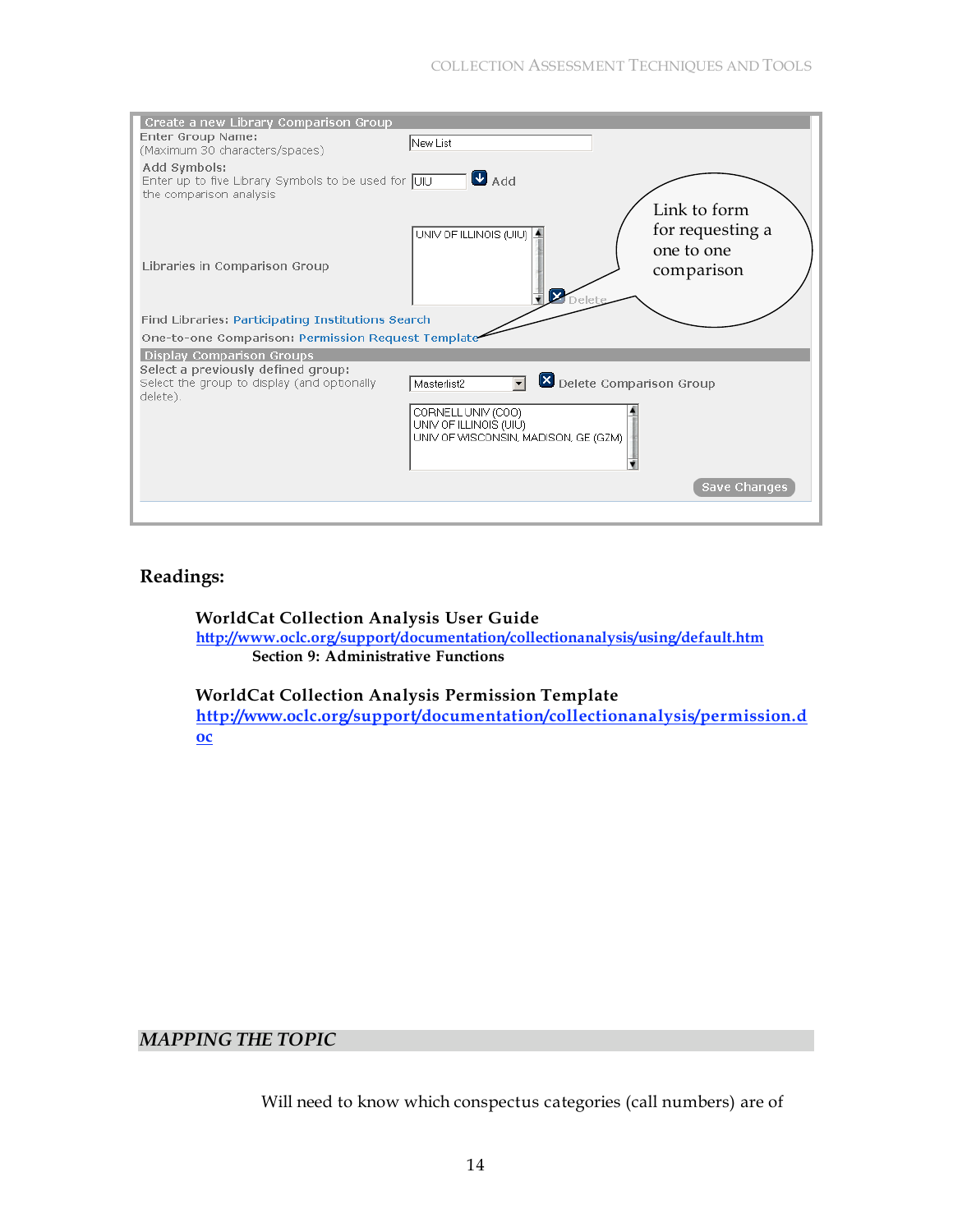interest.

- There will rarely be a clear cut correspondence between the topic being assessed and the conspectus categories.
- Identifying key categories can be done by working from sample searches to call number distributions (see example on facing page)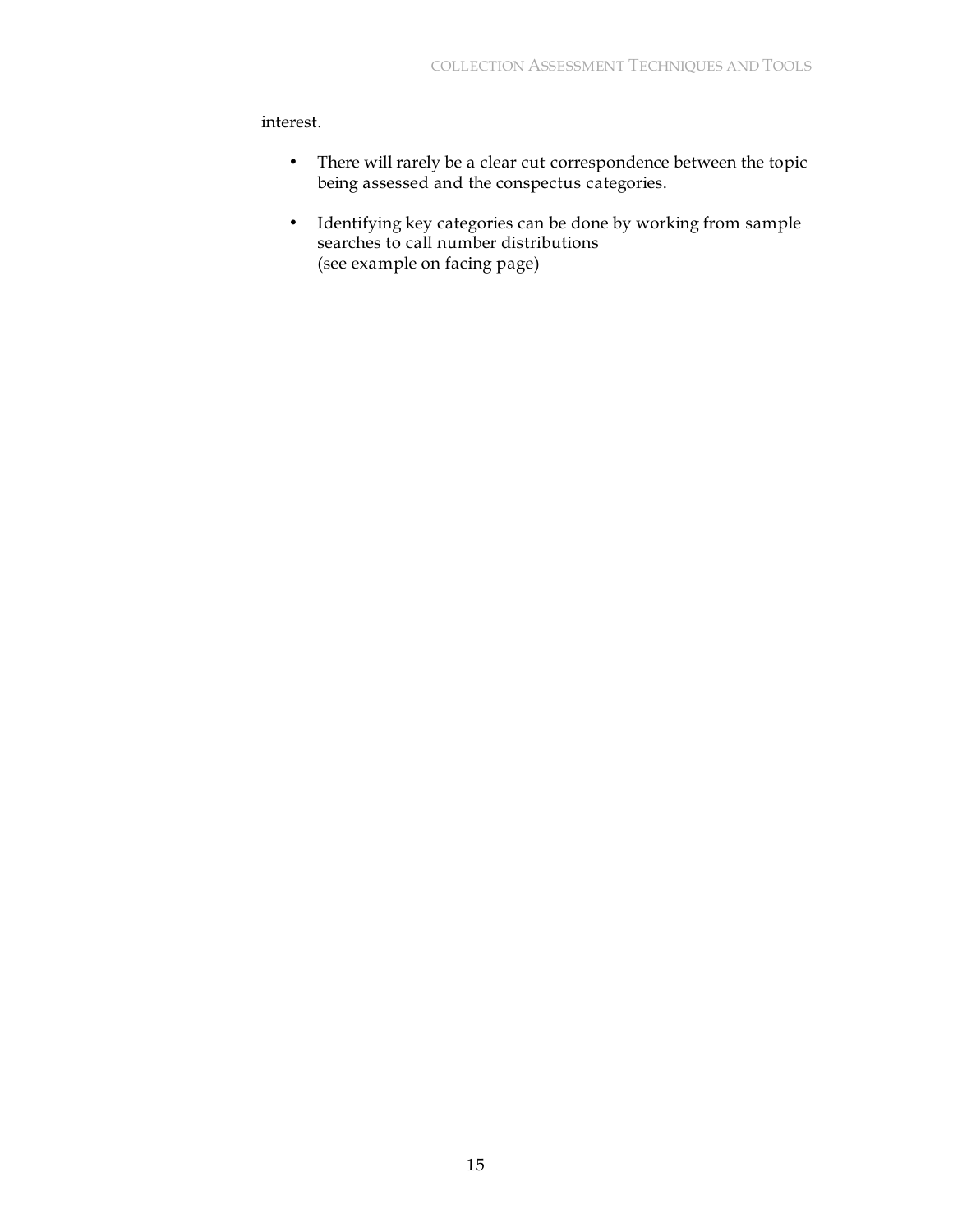# *Sample Of Mapping Strategy :: Industrial Design*

- 1. Used WorldCat to find a sample of about 200 titles that had the subject heading "Industrial Design"
- 2. Exported this list to an EXCEL spreadsheet
- 3. Mapped call numbers to Conspectus categories
- 4. Reviewed the number of titles in each category to determine which categories were most indicative of the strength of a collection.

| <b>Call Number</b><br>Range | Conspectus Subject                        | Percent |
|-----------------------------|-------------------------------------------|---------|
| TS 1 - TS 154               | Manufactures General                      | 10%     |
|                             | NK 1160 - NK 1590 Decoration and Ornament | 12%     |
| TS 155.8 - TS 194           | <b>Operations Management</b>              | 45%     |
|                             | Other                                     | 33%     |

- 5. Decide to focus on
	- Manufactures General
	- Decoration and Ornament
	- Operations Management
- 6. Because tie between subject and category is still rather weak, planned to review the individual titles when during the analysis.

#### Other terms

For this example we only used the term industrial design, for a real study we would have included other terms:

Ergonomics Design – Psychological Aspects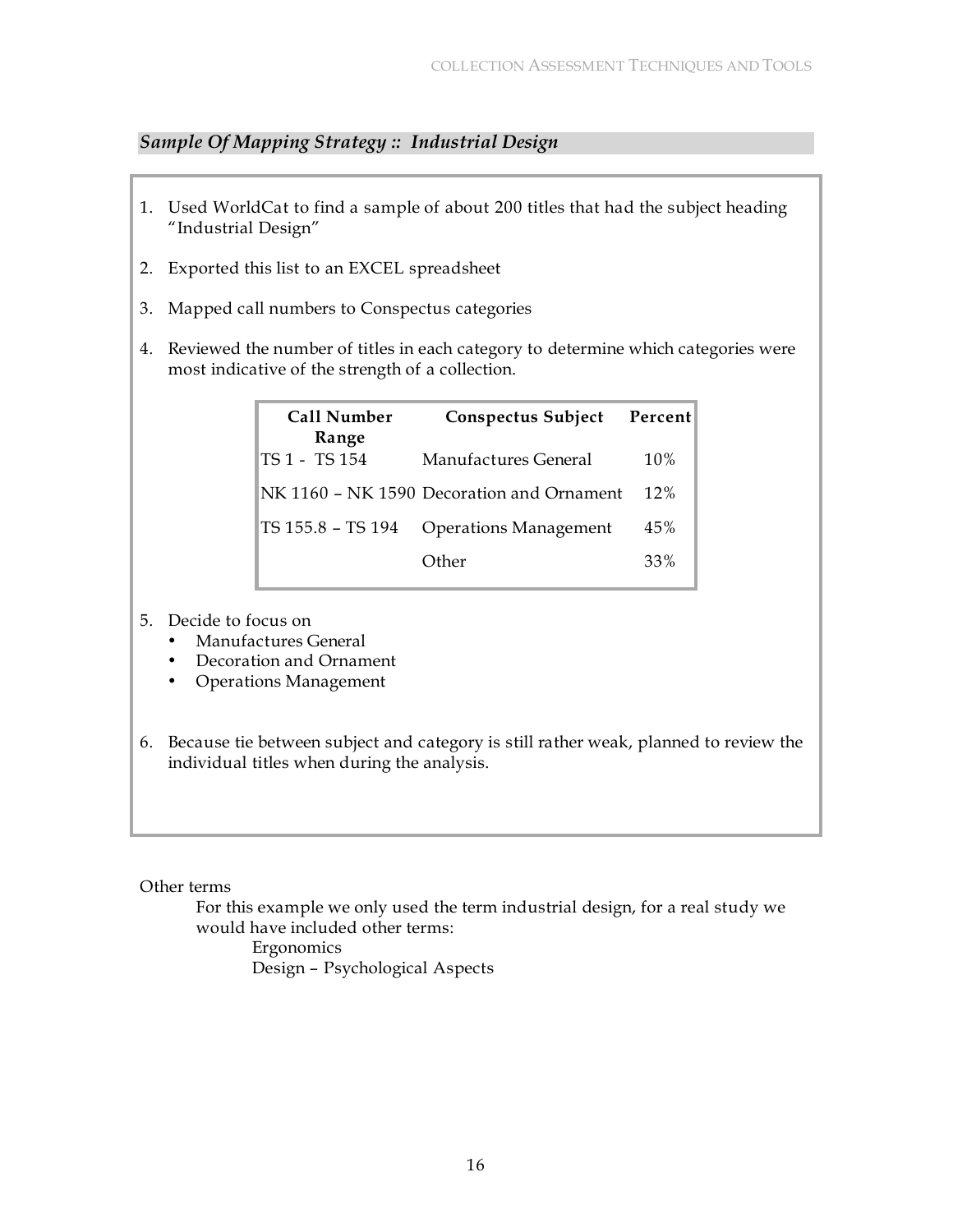# *SIZE COMPARISON*

| 1500<br>1000<br>500<br>o |     |                                  |      |
|--------------------------|-----|----------------------------------|------|
|                          |     | Operations Manufactur Decoration |      |
| <b>D</b> Calgar          | 340 | 99                               | 517  |
| Alberta                  | 321 | 114                              | 591  |
| <b>D</b> Master          | 812 | 265                              | 1329 |

| 250<br>t<br>200<br>f,<br>150<br>ś<br>100<br>50<br>ò<br>993<br>483<br>$\circledcirc^\circ$<br>$e^{\phi^2}$ |
|-----------------------------------------------------------------------------------------------------------|
|-----------------------------------------------------------------------------------------------------------|

# **Use WCAS to compare collection size.**

- Set up your analysis parameters
	- o Collection to analyze
	- o Audience
	- o Division
	- o Format
	- o Language
	- o Date
- If necessary, export the data for further analysis and filtering
- Compare holding levels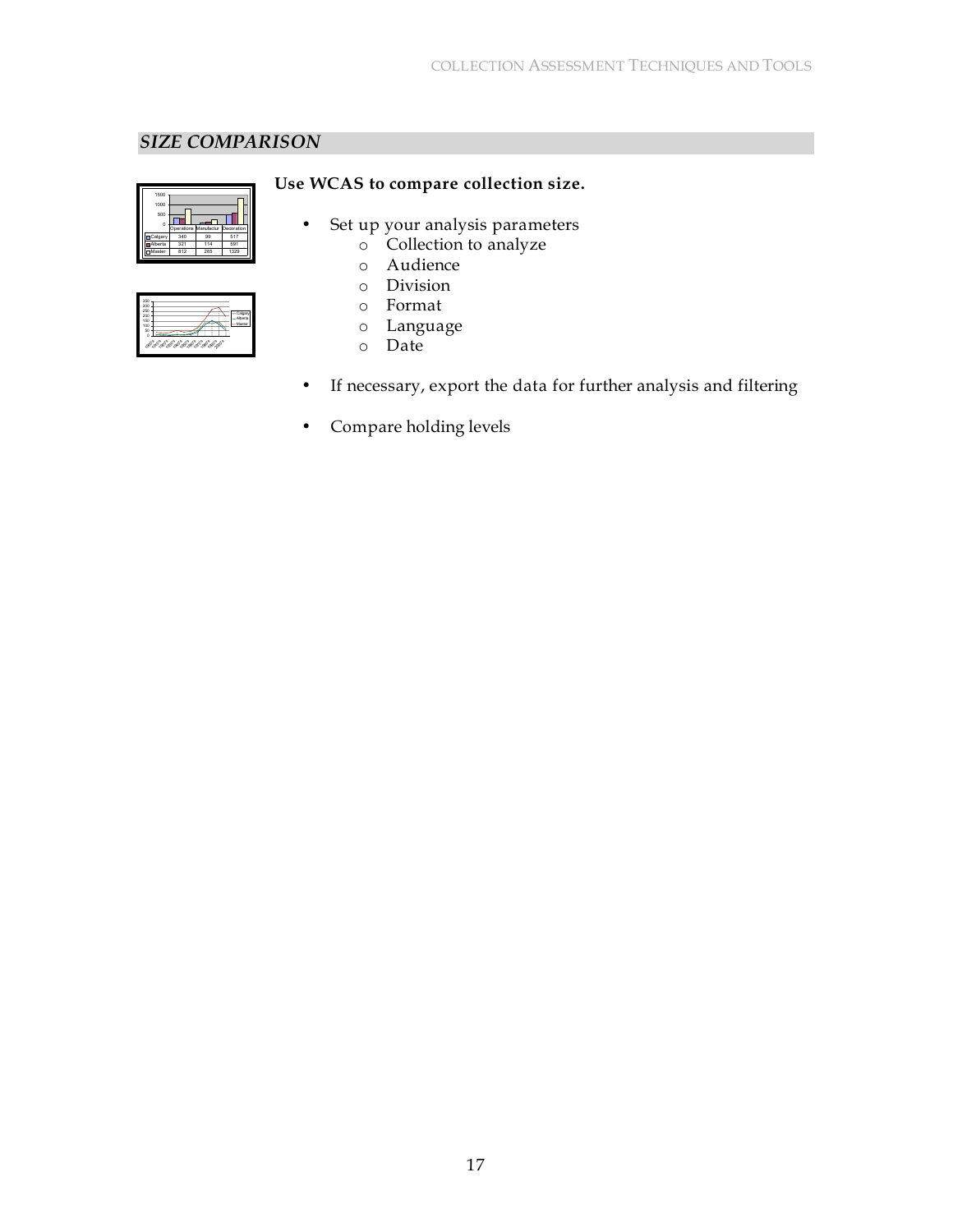



Alberta Total – Calgary Total = Gap

1026 – 956 = 70 Titles

# **Step Two: Extrapolate from Sample to Total Number of Books**

Sample was 67% of Total (see Mapping in the Topic section)

$$
\frac{67}{100} = \frac{70}{x}
$$
  
(70 \* 100) / 67 = 104

# **Step Three: Multiply Gap by average book price**

 $104 * $77 = $8,008$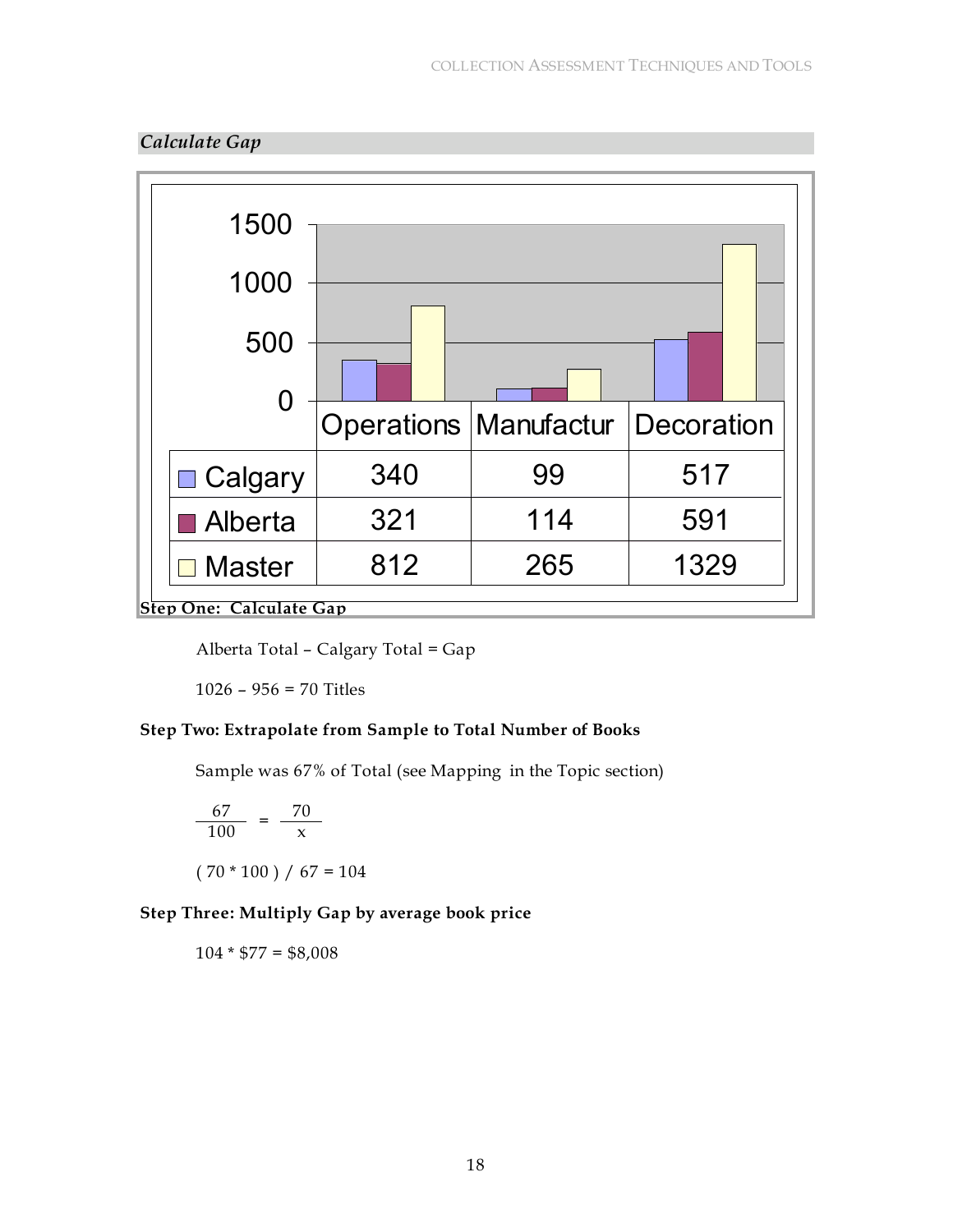### *GROWTH RATE*

|                                | CALCARY             |    |        |        |        |                          | Growth                                    |
|--------------------------------|---------------------|----|--------|--------|--------|--------------------------|-------------------------------------------|
|                                |                     |    |        |        |        |                          |                                           |
| Assess Recent Acquisition Rate |                     |    |        |        |        |                          |                                           |
| $\overline{\phantom{a}}$       |                     |    |        |        | -      |                          |                                           |
|                                | <b>Service</b><br>- | Ξ  |        | ╾      | ٠.     | ÷                        | <b>August</b><br>$\overline{\phantom{a}}$ |
|                                | وسيد                | í. | ۰      | ۰      | ۰      | ٠                        | w                                         |
| <b>Dental</b><br>---           |                     | ٠  | ۰      | ۰      | ÷      | ъ                        | $\overline{u}$                            |
|                                | <b>STAR</b>         | ٠  | ٠      | ٠      | ٠      | $\overline{\phantom{a}}$ | m                                         |
|                                |                     | π  |        |        | ۰      |                          |                                           |
|                                | ≂                   |    |        |        | ۰      |                          | ч                                         |
| ۰                              | <b>General</b>      | ٠  | ٠      |        | Ŧ      | ı<br>Ŧ                   | .,<br>ū                                   |
|                                | <b>State</b><br>_   | π  | ы<br>π | ы<br>π |        |                          | ۰                                         |
|                                | =                   | Ξ  | Ξ      | Ξ      | π      | τ                        |                                           |
|                                | <b>General</b>      | ۰  | ٠      | ٠      | π<br>٠ | π<br>ū                   | <b>Tax</b><br>$\overline{u}$              |
| ---<br><b>TERRA NU</b>         |                     | ÷  | π      |        |        |                          |                                           |
|                                | ≂                   |    | -      |        | π      | π<br>۰                   | æ                                         |
|                                |                     |    |        |        | ы      |                          | $\overline{\mathbf{v}}$                   |

Every subject area has its own publication pattern.

To examine current growth rate look at the most recent data

Determine what information you want to analyze and or present in relation to your growth rate.

Calculating a gap: Reflect back on your reasons for the collection assessment.

- Maintainance
- Growth
- Peer or aspirational benchmark

#### **WCAS**

- Can be used to compare acquisition rates among collections.
- To some extent this may be a reflection of the respective budgets.

Is there a consistent gap?

Do other collections start to show a growth your own does not?

- Don't use the most recent year, or even two years, as this number is too easily skewed by the different rates at which libraries add new titles to their catalogues.
- Again, if needed, titles can be exported and further analyzed to focus on core area of interest.

#### **Vendors**

• Search vendor databases (e.g., Yankee Book Peddlar)

#### *Calculating the Gaps*

What do the results indicate?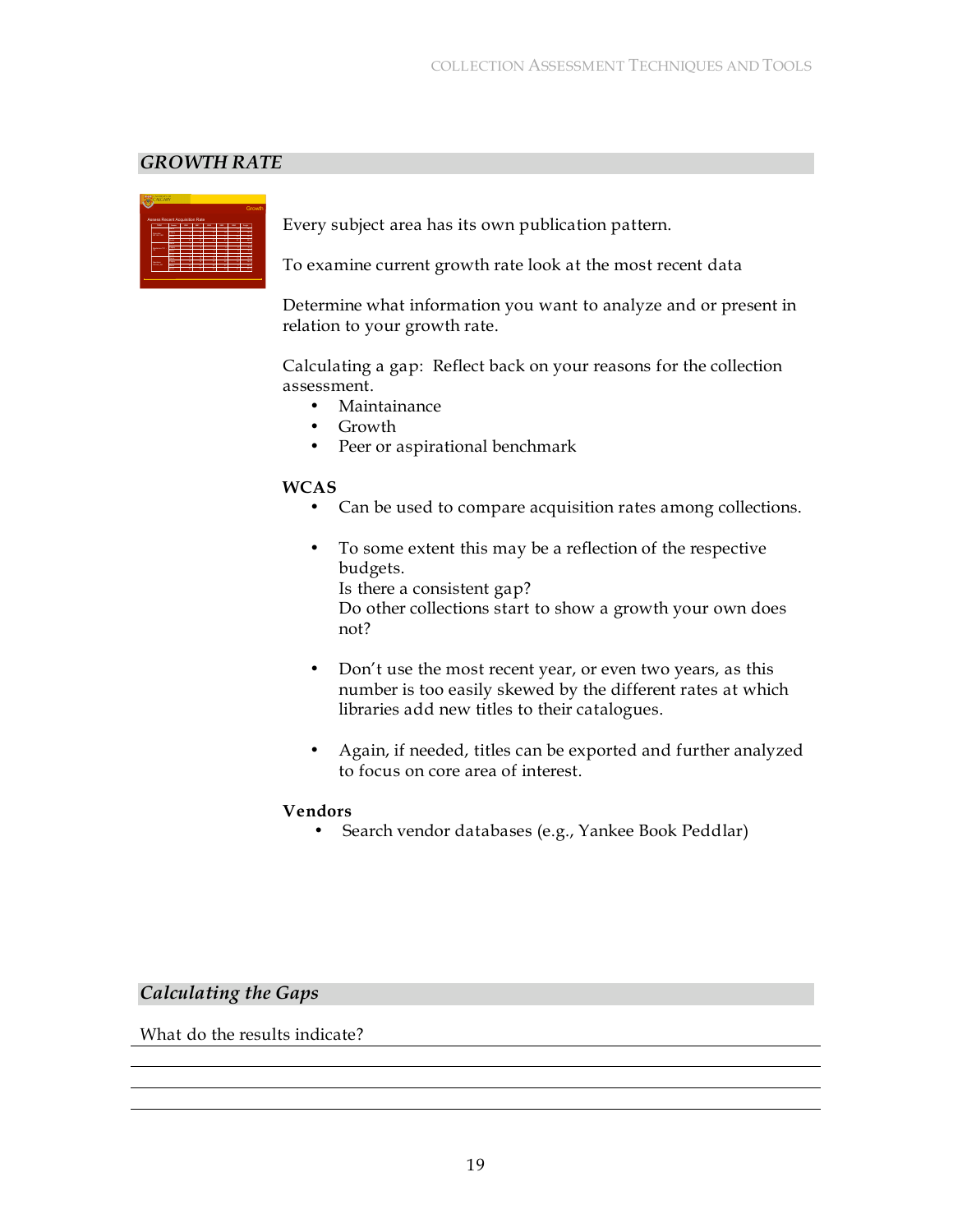| <b>Comparison of Annual Average of new titles</b><br>$2000 - 2004$ |                |                  |               |                                                 |                                          |  |  |
|--------------------------------------------------------------------|----------------|------------------|---------------|-------------------------------------------------|------------------------------------------|--|--|
| <b>Topic</b>                                                       | <b>Alberta</b> | Calgary          | <b>Master</b> | Vendor# of<br><b>Published</b><br><b>Titles</b> | what gap<br>do you<br>want to<br>measure |  |  |
| Decoration                                                         | 12.6           | 10.2             | 34.4          | 49.8                                            | ?                                        |  |  |
| Manufactures                                                       | 1.6            | $2.2\phantom{0}$ | 5.4           | 6                                               | ?                                        |  |  |
| Operations                                                         | 13.8           | 15.6             | 25.6          | 37.4                                            | $\boldsymbol{?}$                         |  |  |

Where can we get cost information?

How do we determine what is published?

| Growth | Comparison of Acquisition rates<br>does it stay more or less steady<br>• is this a reflection of budget (even for aspirational)<br>next step is to analyse the gaps and decide what you want<br>to assess in terms of growth or goals |
|--------|---------------------------------------------------------------------------------------------------------------------------------------------------------------------------------------------------------------------------------------|
|--------|---------------------------------------------------------------------------------------------------------------------------------------------------------------------------------------------------------------------------------------|

# *USING A VENDOR TO CALCULATE ACQUISITION RATE*

|                                                                                                                                                                                                       | Questions to ask                                                    |
|-------------------------------------------------------------------------------------------------------------------------------------------------------------------------------------------------------|---------------------------------------------------------------------|
|                                                                                                                                                                                                       | Experiment with searching in vendor databases and<br>$\bullet$      |
| <b>Concilent</b><br><b>AAT LAND AT ASSAULT</b><br>and found through the data delay structure that he the course<br><b>NATOOD</b>                                                                      | exporting the data                                                  |
| The 161m Sec Emit her fol-<br><b>Chaus</b><br>1004157<br>Distance.<br><b>See Kending Marine</b>                                                                                                       |                                                                     |
| igan.<br>St<br>10125232<br>凱                                                                                                                                                                          | What vendors do you want to search?<br>٠                            |
| <b>Check</b><br><b>The Chair</b><br><b>ALC: YES</b>                                                                                                                                                   |                                                                     |
| $0 \quad 1 \quad 2 \quad 3 \quad 4 \quad 5$<br><b>BEERIN</b><br><b>Vehicle Stude Social 2</b><br>of her three first internet first was the children's<br>Low) having a hardwidth a brind balls as its | Which vendor databases provide easily exportable data?<br>$\bullet$ |
| and the figures further building and dat-<br><b>General</b><br>www. Historical deputation blomathid                                                                                                   |                                                                     |
| <b>ANNAHOLIST IS NAMED FOR</b><br>hteptops E C Reph C Dombar<br>mah Tranisina latu Kodu<br>signification and provided to the first contract to<br>TAP ENDIVERSITY ORDER DEPTH AND RAT                 |                                                                     |
|                                                                                                                                                                                                       | <b>Essential Techniques</b>                                         |
|                                                                                                                                                                                                       | Import the data into excel                                          |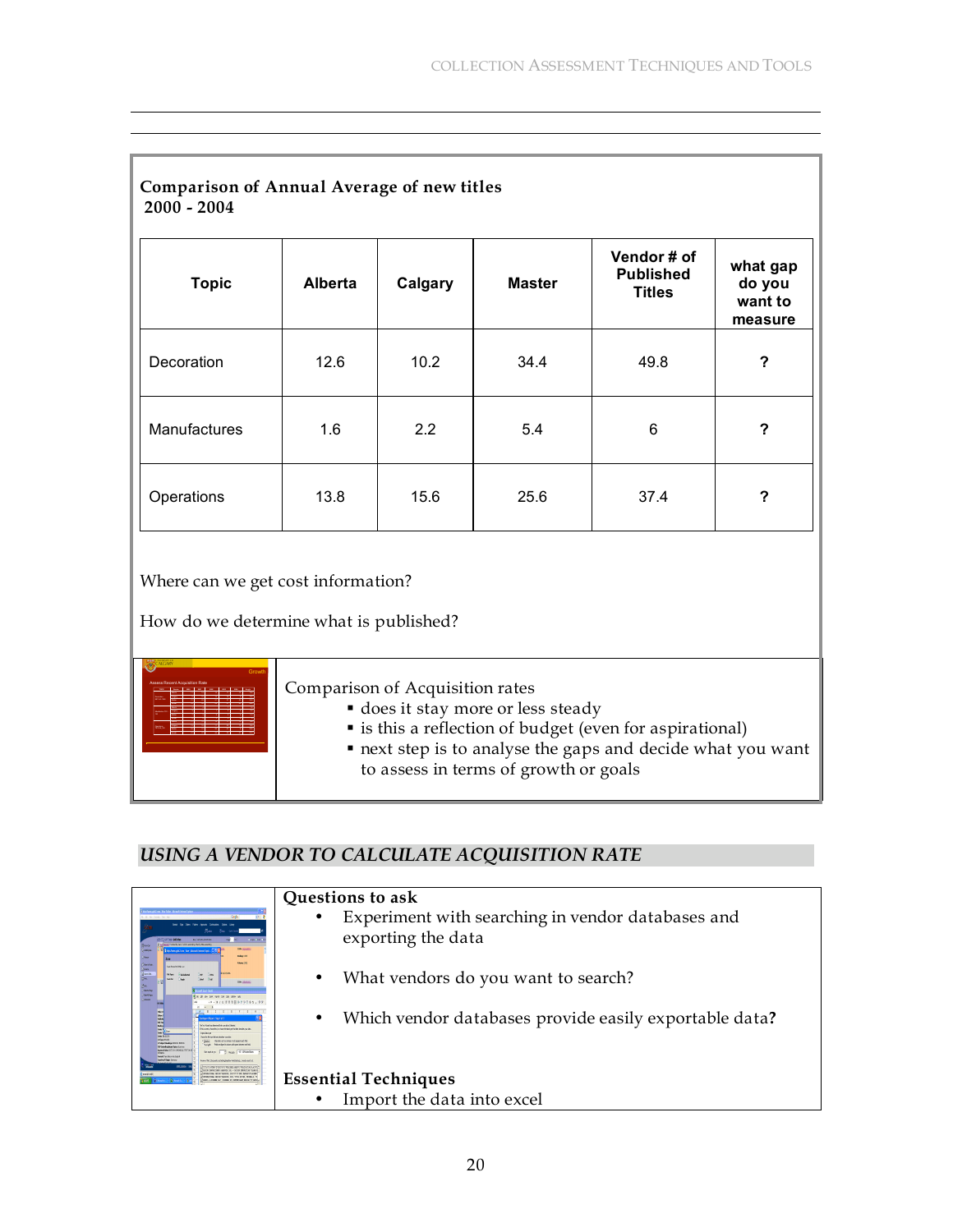| • use pivot tables<br>• try out the charts |
|--------------------------------------------|
|                                            |
|                                            |

# *Vendor Example: YBP GOBI*

GOBI

- advanced search lets you refine your parameters and delivers it to a folder while you are occupied with other tasks.
- Depending on nature of your topic one of multiple searches may be required
- Export your results to excel for ease of manipulation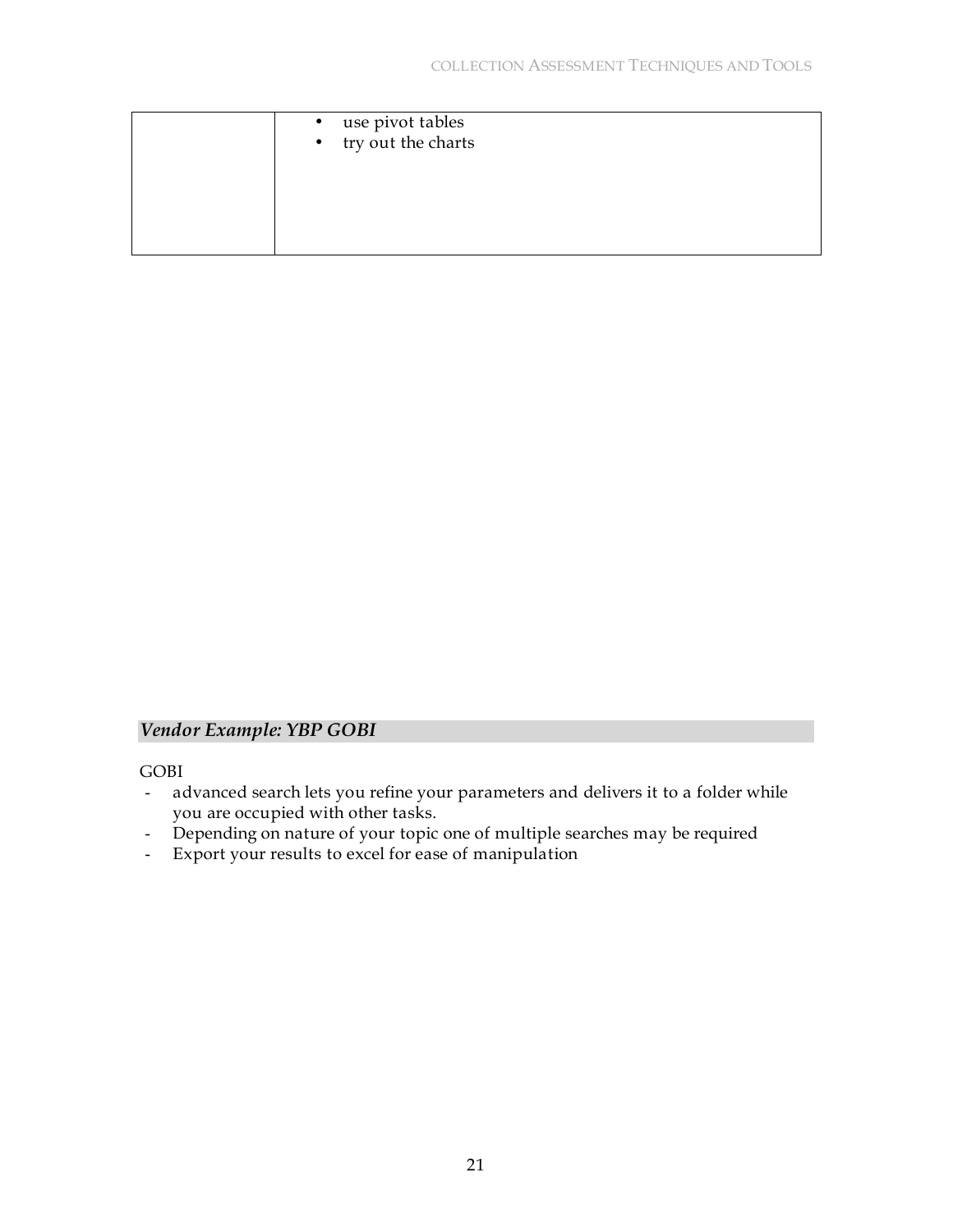# COLLECTION ASSESSMENT TECHNIQUES AND TOOLS

| Search<br><b>Slips</b><br>Orders<br>Folders                                                                                                                                                                                                                                                                | Continuations<br>Approvals<br>Options<br>Library<br>≝⊯⊞<br>Obale<br><b>Quick Search:</b><br> တ်                                                                                                                                        |
|------------------------------------------------------------------------------------------------------------------------------------------------------------------------------------------------------------------------------------------------------------------------------------------------------------|----------------------------------------------------------------------------------------------------------------------------------------------------------------------------------------------------------------------------------------|
| Advanced Search                                                                                                                                                                                                                                                                                            |                                                                                                                                                                                                                                        |
| <b>Deliver</b><br>O In GOBI<br>To a new folder named: Industrial Design<br>up to 15 charz<br>To folder: ADV SEARCH<br>×                                                                                                                                                                                    | <b>Primary Sort</b><br>Class-LC<br>v.<br>$\odot$ ascending $\odot$ descending<br><b>Secondary Sort</b><br>v.<br>accending @ descending                                                                                                 |
| <b>Define Scope</b><br>Universe<br>$\boxed{9}$ YBP<br>$\boxed{2}$ LSC<br>Out Of Print Forthcoming<br><b>Binding Format Preference</b><br>O No Preference O Prefer eBook<br>D Prefer Cloth<br>C aBook Only<br>Prefer Paper                                                                                  | Date Range*<br>Date Profiled<br>$> =$<br>v.<br>mmddysyy<br>Pub Year<br>> 1<br>M.<br><b>VERV</b>                                                                                                                                        |
| <b>eBook</b><br>V Exclude eBooks<br>Only show downloadable items<br>Content Level<br>D Juvenile<br>General Academic<br>Advanced Academic<br><b>D</b> Popular                                                                                                                                               | My Library's History: include titles<br>Already acquired or on order<br>My library has received notification slips for<br>In zeries on standing order<br>In series blocked on approval<br><b>Stock</b><br>Only show YBP in-stock items |
| Select Profiling<br>Basic Essential<br>$\vee$ Specialized<br>Research Essential<br>Supplementary<br>Basic Recommended<br>Not a Select Title<br>/ Research Recommended<br>Core Titles<br>V YBP Core 1000<br>V L&C Core 300                                                                                  |                                                                                                                                                                                                                                        |
| <b>Compose Query</b><br><b>Compose Term</b><br>$\odot$ and $\sim$ Classification<br>and v Geographic Descriptors<br>2<br>and v Interdisciplinary Descriptors<br>and v Non Subject Descriptors<br>and v Publisher<br>n<br>and v Subject Headings<br>о<br><b>LC Classification</b><br>TS1-TS154.999;NK1160-N | <b>Terms in Query</b><br>and Classification:<br>TS1-TS154.999 or NK1160-<br>NK1590/TA155.8-TS194.999                                                                                                                                   |
|                                                                                                                                                                                                                                                                                                            | None<br>Professional                                                                                                                                                                                                                   |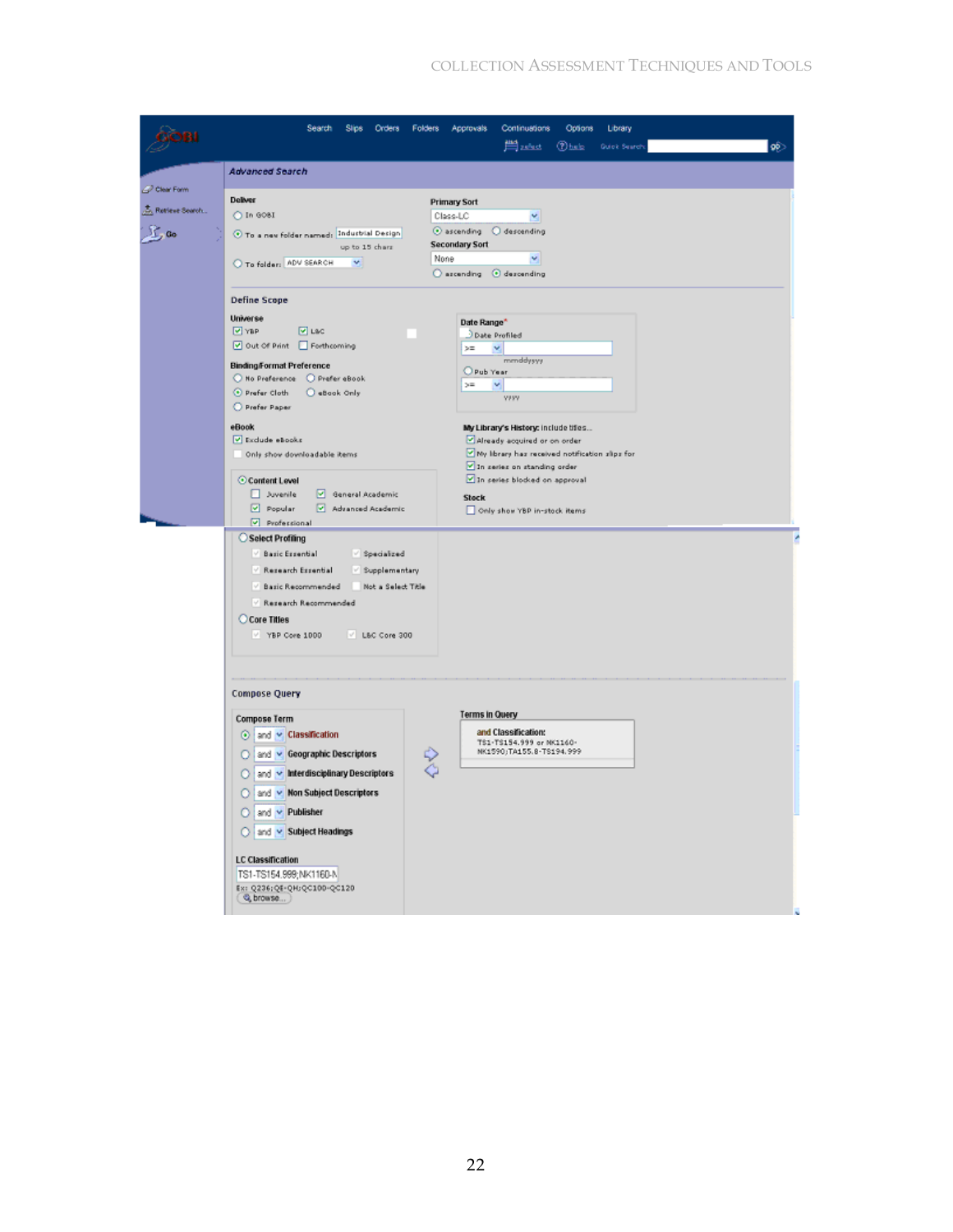| <b>Title Costs from Search Data</b>     |            |            |                                                    |            |            |               |
|-----------------------------------------|------------|------------|----------------------------------------------------|------------|------------|---------------|
| <b>TOPIC</b>                            | 2000       | 2001       | 2002                                               | 2003       | 2004       | <b>AVG/YR</b> |
| Decoration                              |            |            |                                                    |            |            |               |
| NK1160-1590                             | \$1,765.67 | \$2,049.30 | \$2,062.58                                         | \$1,967.65 | \$3,294.52 | \$2,227.94    |
| Manufacture TS1-                        |            |            |                                                    |            |            |               |
| 154                                     | \$730.85   | \$739.40   | \$238.59                                           | \$180.40   | \$311.62   | \$440.17      |
| Operations                              |            |            |                                                    |            |            |               |
| TS155 194                               | \$2,948.98 | \$2,710.09 | \$4,327.60                                         | \$3,320.93 | \$3,852.52 | \$3,432.02    |
| Total                                   | \$5,445.50 |            | $$5,498.79$   \$6,628.77   \$5,468.98   \$7,458.66 |            |            | \$6,100.14    |
| # Titles Published from Search Data     |            |            |                                                    |            |            |               |
| <b>TOPIC</b>                            | 2000       | 2001       | 2002                                               | 2003       | 2004       | <b>AVG/YR</b> |
| Decoration                              |            |            |                                                    |            |            |               |
| NK1160-1590                             | 39         | 48         | 49                                                 | 51         | 62         | 49.8          |
| Manufacture TS1-                        |            |            |                                                    |            |            |               |
| 154                                     | 6          | 9          | 5                                                  | 4          | 6          | 6             |
| Operations                              |            |            |                                                    |            |            |               |
| TS155 194                               | 31         | 37         | 45                                                 | 33         | 41         | 37.4          |
| Total                                   | 76         | 94         | 99                                                 | 88         | 109        | 93.2          |
| Average Costs derived from Search Data* |            |            |                                                    |            |            |               |
| <b>TOPIC</b>                            | 2000       | 2001       | 2002                                               | 2003       | 2004       | <b>AVG/YR</b> |
| Decoration                              |            |            |                                                    |            |            |               |
| NK1160-1590                             | \$45.27    | \$42.69    | \$42.09                                            | \$38.58    | \$53.14    | \$44.36       |
| Manufacture TS1-                        |            |            |                                                    |            |            |               |
| 154                                     | \$121.81   | \$82.16    | \$47.72                                            | \$45.10    | \$51.94    | \$69.74       |
| Operations                              |            |            |                                                    |            |            |               |
| TS155 194                               | \$95.13    | \$73.25    | \$96.17                                            | \$100.63   | \$93.96    | \$91.83       |
|                                         |            |            |                                                    |            |            |               |
| Average Costs from New Title Reports ** |            |            |                                                    |            |            |               |
| <b>TOPIC</b>                            | 2000       | 2001       | 2002                                               | 2003       | 2004       | <b>AVG/YR</b> |
| <b>YBP</b> Decoration                   |            |            |                                                    |            |            |               |
| NK1160-1590                             | 47.17      | 47.07      | 50.11                                              | 50.63      | 51.66      | 49.33         |
| <b>YBP Manufacture</b>                  |            |            |                                                    |            |            |               |
| TS1-154                                 | 106.16     | 95.76      | 93.00                                              | 104.70     | 96.52      | 99.23         |
| <b>YBP Operations</b><br>TS155.8 194    | 106.16     | 95.76      | 93.00                                              | 104.70     | 96.52      | 99.23         |
|                                         |            |            |                                                    |            |            |               |

# *Vendor Summary: Titles published per year (YBP)*

\*\* obtained from yearly New title reports:

http://www.ybp.com/ybp/DomIndex.html?home.html&1 Note the difference with the average cost information with the table just above. Why?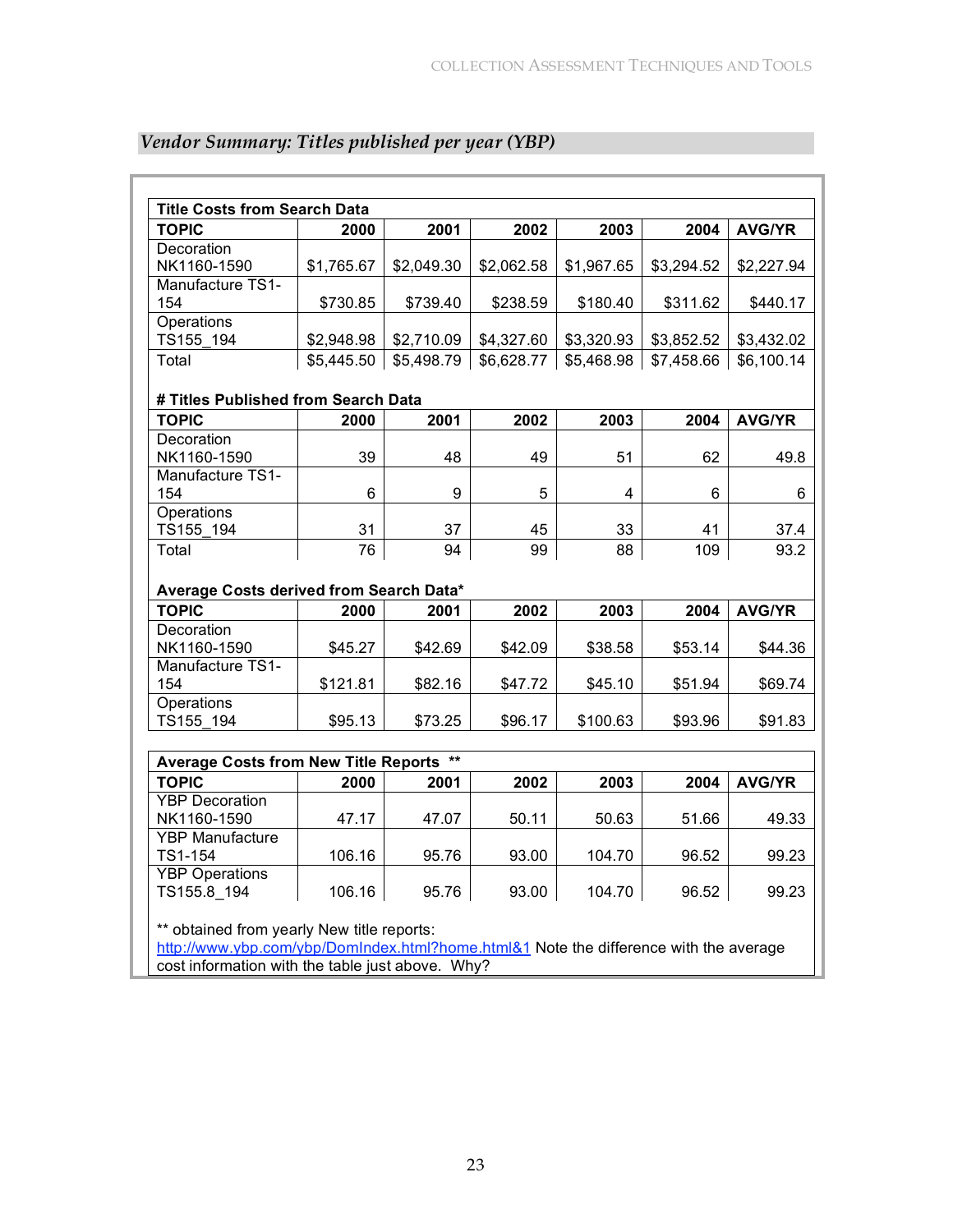<u> 1980 - Johann Barn, mars ann an t-Amhain Aonaich an t-Aonaich an t-Aonaich ann an t-Aonaich ann an t-Aonaich</u>

What are the sources of financial data/ average cost information?

<u> 1980 - Johann Barbara, martxa alemaniar amerikan amerikan di sebagai personal di sebagai personal di sebagai</u>

|                                                                                           |                             |                  | Growth: set your goal |
|-------------------------------------------------------------------------------------------|-----------------------------|------------------|-----------------------|
|                                                                                           | Donda 9019                  | <b>Bookse 70</b> |                       |
| Copy Testings                                                                             |                             |                  |                       |
|                                                                                           |                             |                  |                       |
|                                                                                           |                             |                  |                       |
|                                                                                           |                             |                  |                       |
| Col-Tidatecte                                                                             | 図                           | d,               | ×.                    |
| Ag Stock                                                                                  | si:                         | $\overline{1}$   | 92                    |
| teantico                                                                                  | 2227<br>Tout temperate SCOD | 90               | <b>CT4</b>            |
|                                                                                           |                             |                  |                       |
| Calculate the gap (peer, aspirational, % titles published<br>· #offiles<br>· S to fil gap |                             |                  |                       |

How do I want to use financial data in my assessment?

What do the results indicate?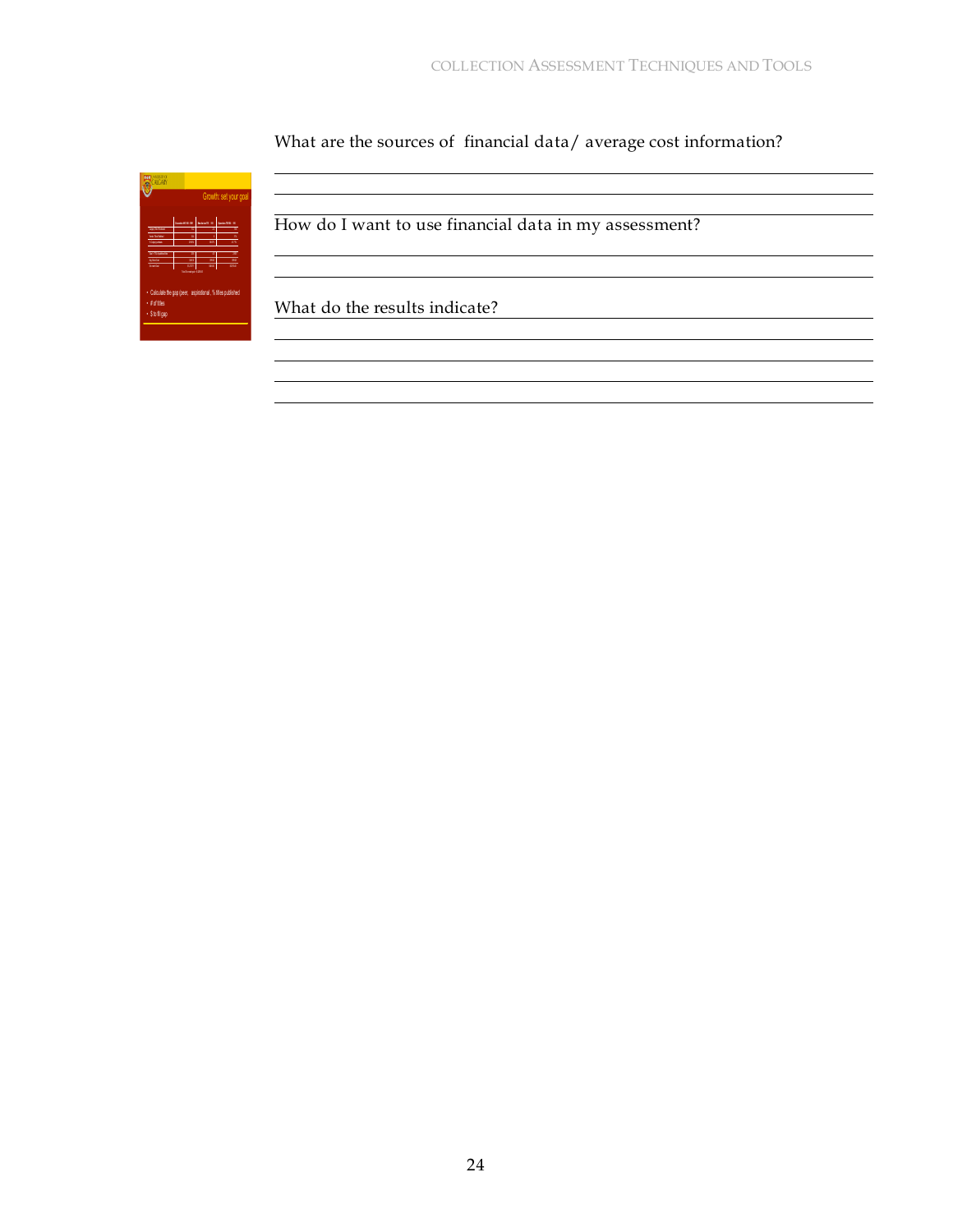# **ULRICHSWEB SERIALS ANALYSIS SYSTEM (SAS)**

### *SERIALS ASSESSMENT: CHALLENGES*

# **Obtaining Accurate Data**

# • **Comprehensive lists**

Growth in digital packages means that many libraries have difficulty producing comprehensive lists of current journal holdings.

As well, even if a list is present, adding a single package can dramatically change the individual libraries holdings overnight.

# • **Breaking lists into parts by topic**

We used to have fund numbers to guide us, but now most journals are digital and are purchased from central funds.

We ask Serials Solutions (who supply our marc records) to add LC numbers, but many are still unclassified.

# **Extracting Data**

Many libraries don't have well developed systems for extracting serials lists as delimited files.

# **Finding Benchmarks**

Other institutions face the same challenges, so knowing how accurate the benchmark's holdings are is difficult.

# *Self Assessment :: How well documented is my serials collection?*

Where would I get a comprehensive list of serials holdings for my library?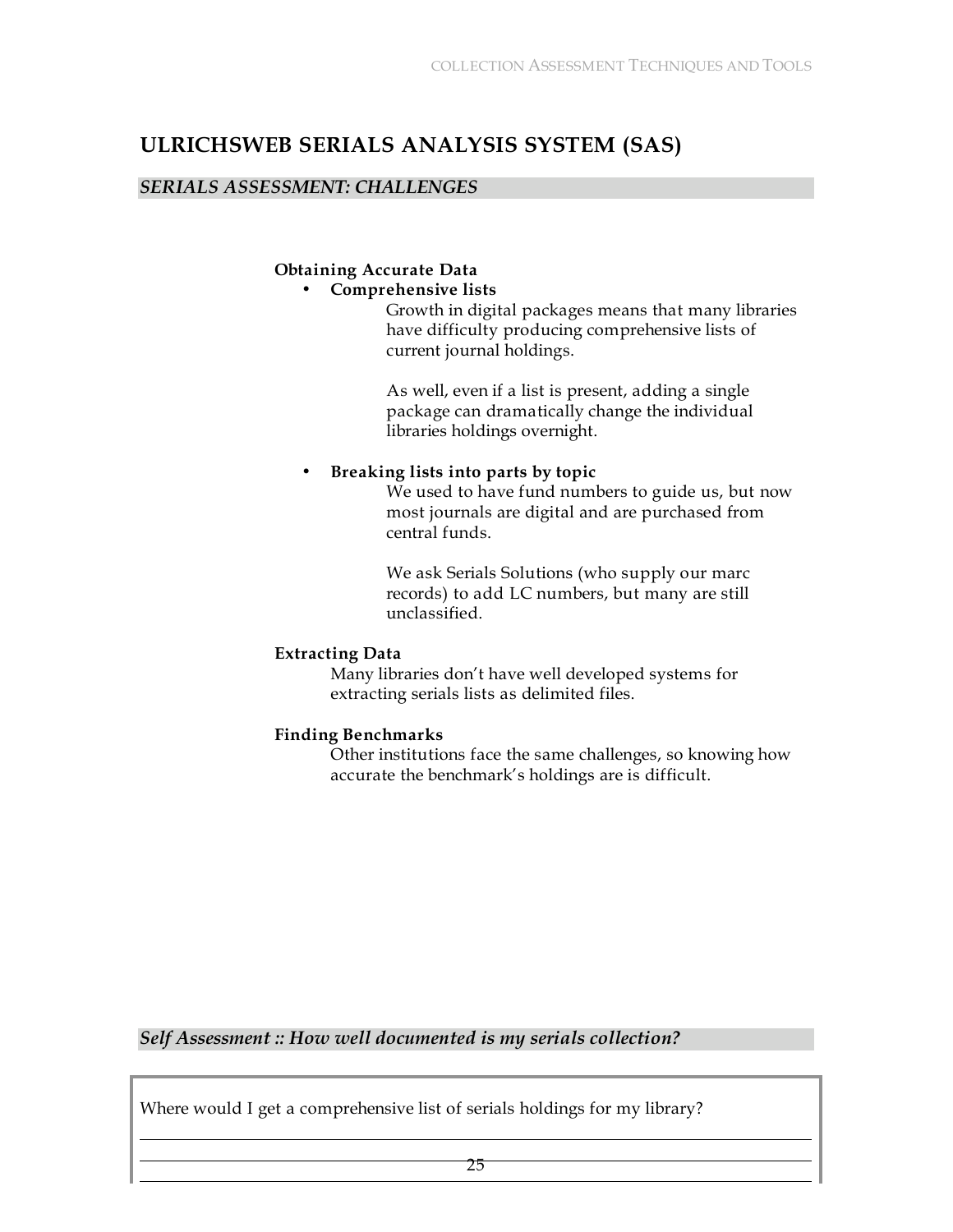### *WHAT IS THE SERIALS ASSESSMENT SYSTEM (SAS)?*

Uses the Ulrichs database of serials and ISSN matching to provide comparative reports.

Local lists of ISSN's can be uploaded to the SAS and compared to

- Publisher lists
- Aggregator lists
- Ulrichs Universe
- Ulrichs Core
- Peer Comparison

For this workshop we are focusing on the Peer Comparison reports.

The peers are a set of twelve 4 year academic institutions (unnamed) categorized by Carnegie Classification and annual FTE.

- FTE up to 2,999
- FTE 3,000- 9,999
- FTE  $10,000 19,999$
- FTE  $20,000 +$

Peer comparisons are done on active subscriptions only.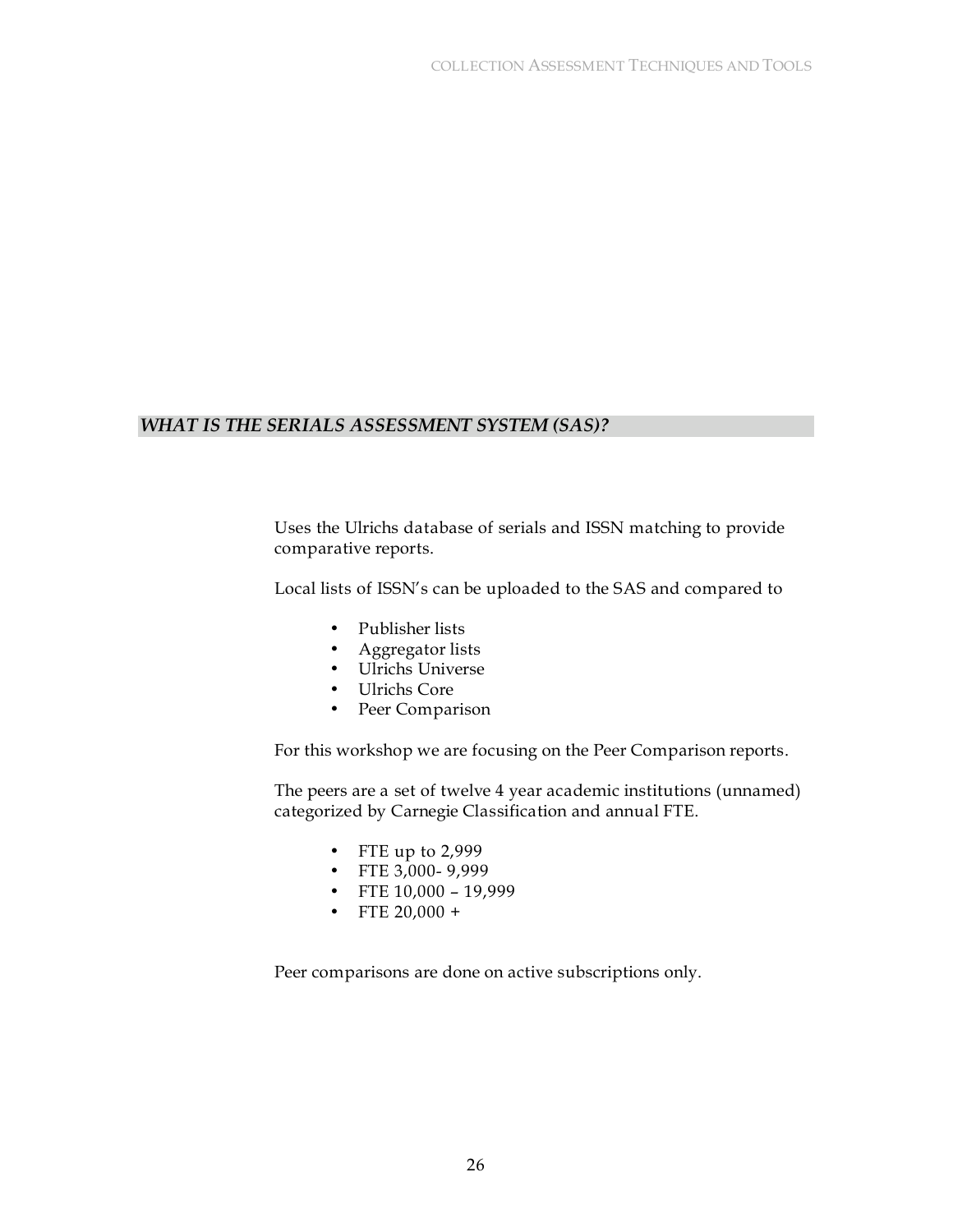# *Information from Ulrichs on the 5 peer institutions with over 20,000 FTE*

| <b>Peers With This Title</b>                                                                     |                                                                                                                      |  |  |  |  |
|--------------------------------------------------------------------------------------------------|----------------------------------------------------------------------------------------------------------------------|--|--|--|--|
| Readers' Guide to Periodical Literature (0034-0464)                                              |                                                                                                                      |  |  |  |  |
| Peer Library 1<br>Peer Group:<br>12-Month FTE:                                                   | 4 Year Academic, FTE 20,000 +<br>23,103                                                                              |  |  |  |  |
| Region:                                                                                          | Canada: Central                                                                                                      |  |  |  |  |
| Peer Library 2<br>Peer Group:<br>12-Month FTE:<br>Region:                                        | 4 Year Academic, FTE 20,000 +<br>25,167<br>Canada: Prairies                                                          |  |  |  |  |
| Peer Library 3<br>Peer Group:<br>Carnegie Classification: Master's I<br>12-Month FTE:<br>Region: | 4 Year Academic, FTE 20,000 +<br>27,446<br>Far West                                                                  |  |  |  |  |
| Peer Library 4<br>Peer Group:<br>12-Month FTF:<br>Region:                                        | 4 Year Academic, FTE 20,000 +<br><b>Carnegie Classification: Doctoral/Research - Extensive</b><br>43,201<br>Far West |  |  |  |  |
| Peer Library 5<br>Peer Group:<br>12-Month FTE:<br>Region:                                        | 4 Year Academic, FTE 20,000 +<br>62,731<br>Canada: Central                                                           |  |  |  |  |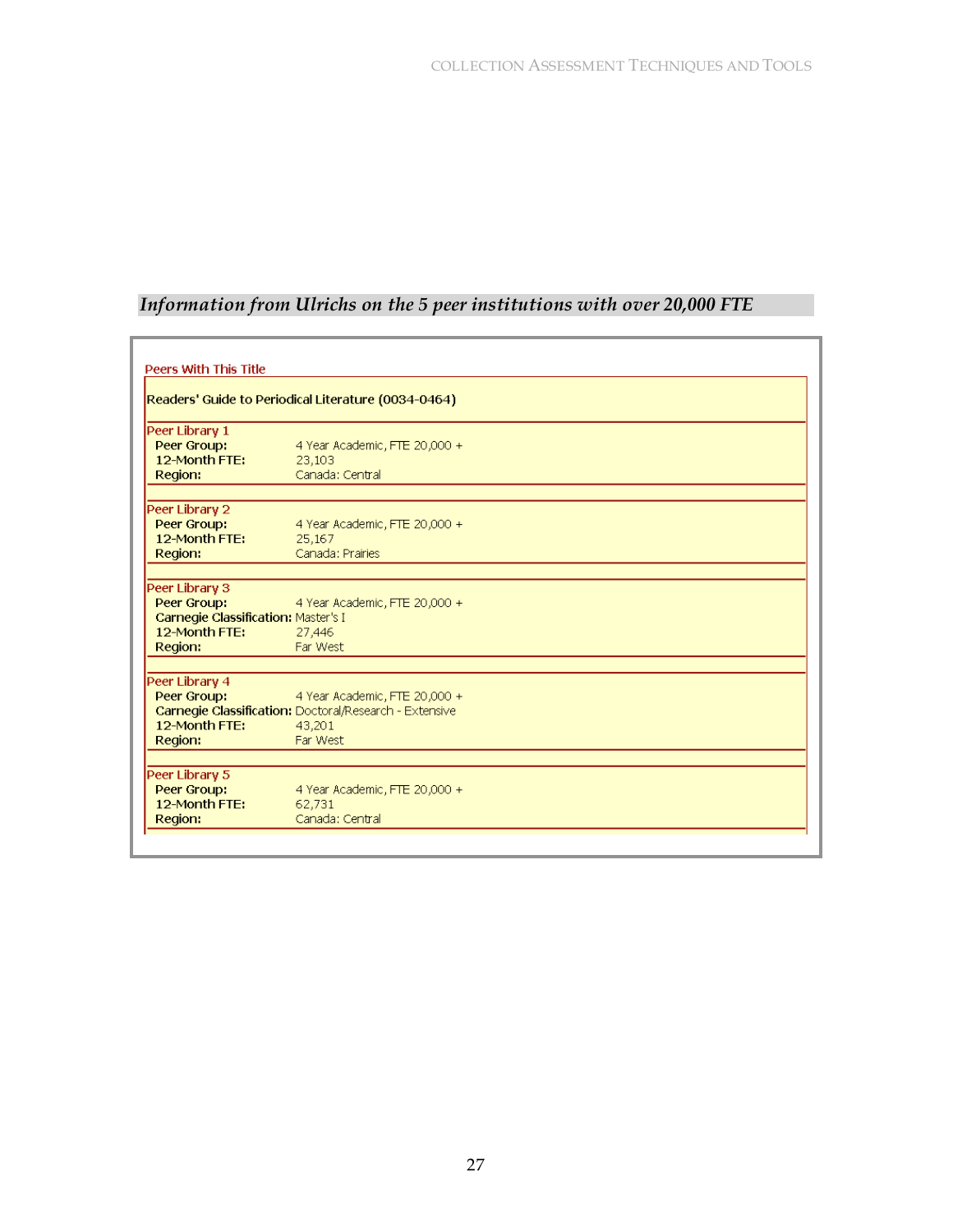# *CREATING A SAMPLE LIST FOR COMPARISON*

1. Create a sample list using a standard Ulrichsweb search.

The sample list is used as the basis of comparing the holdings of the target institution against the peer libraries.

- Abstracting and Indexing Service
- Keyword
- Subject
- Call number

Can limit by

- active (need to do this for the peer comparison to work)
- scholarly<br>• language
- language
- peer reviewed
- 2. Save the search results to a "list".
- 3. Export the list to Excel for later uploading to the SAS.
- 4. Adjust the downloaded list so that the ISSN's are the first column, remove the header row. Save as a .txt format file.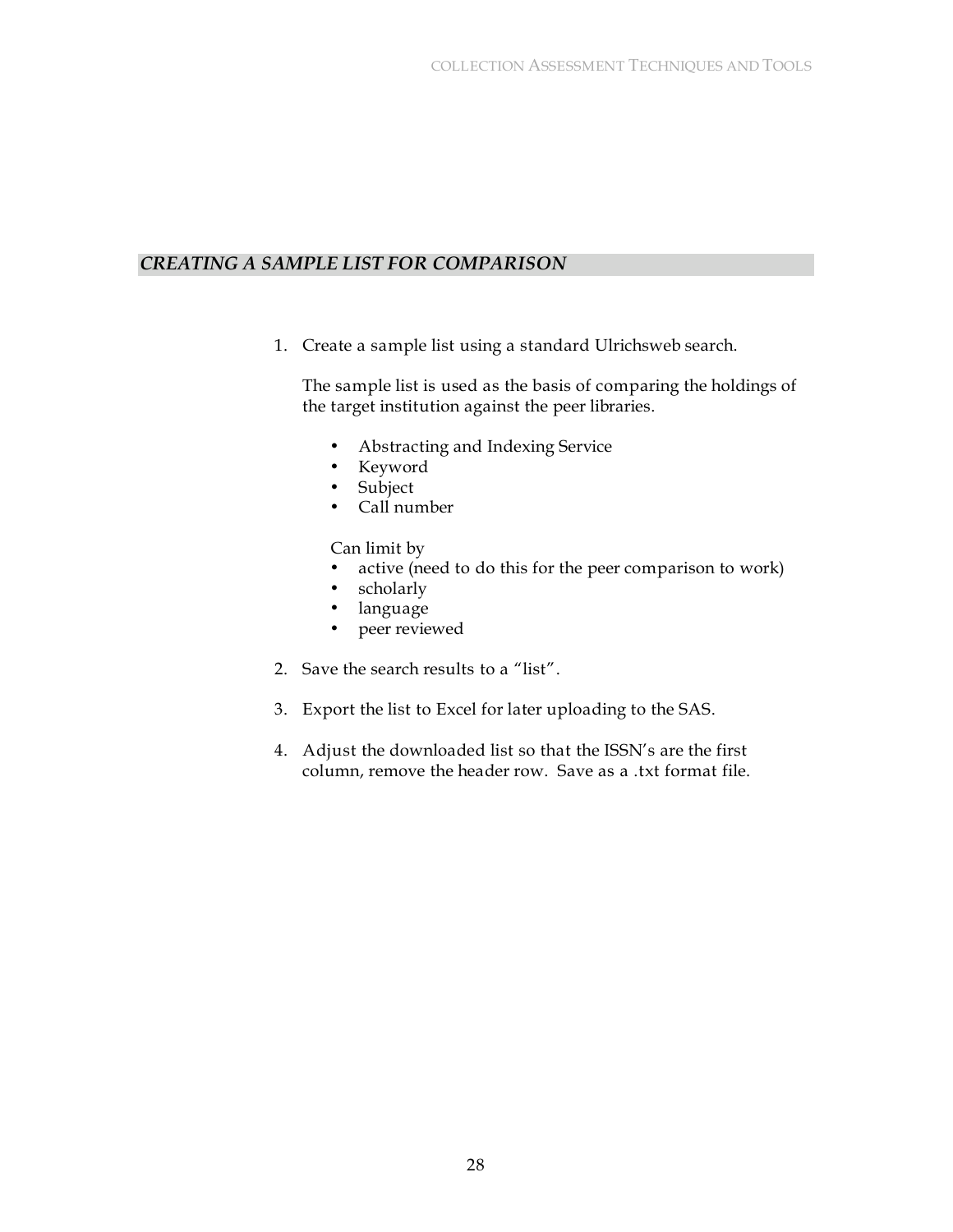| <b>Exercise</b> : Planning for the sample |
|-------------------------------------------|
|-------------------------------------------|

| What are the key indexing services for the arts?              |
|---------------------------------------------------------------|
| How would I limit my results if I got too many for my sample? |
| <b>Active Status</b>                                          |
| Language                                                      |
| Online                                                        |
| Refereed                                                      |
| Journal Citation Reports                                      |
| Academic/Scholarly                                            |
| Trade                                                         |
| Country of Publication                                        |
|                                                               |
|                                                               |
|                                                               |
|                                                               |
|                                                               |
|                                                               |
|                                                               |

# *USING THE PEER COMPARISON REPORTS*



1. Upload the .txt file into Ulrichs Serials Analysis System using the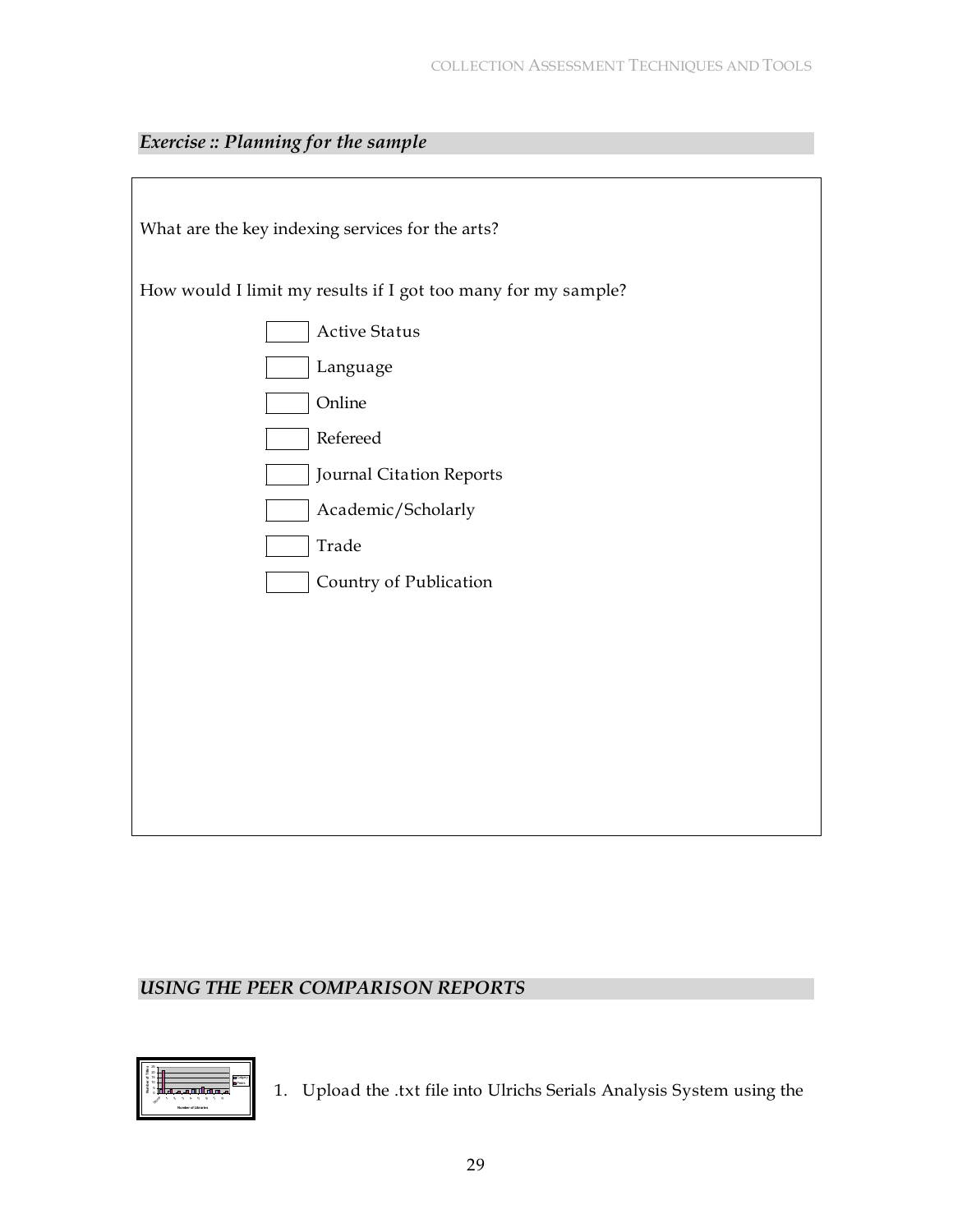"Create/Modify Reports" option.

- 2. Select "Your Library Reports" in the "Select Statistics to view section". The select "Compared to a Peer Group".
- 3. Download
	- Your Library Titles Matching Peer Groups
	- Titles Unique to Your Library
- 4. Merge the two files in Excel.
- 5. Add information regarding local holdings and formats.

*Exercise :: Looking at the Data*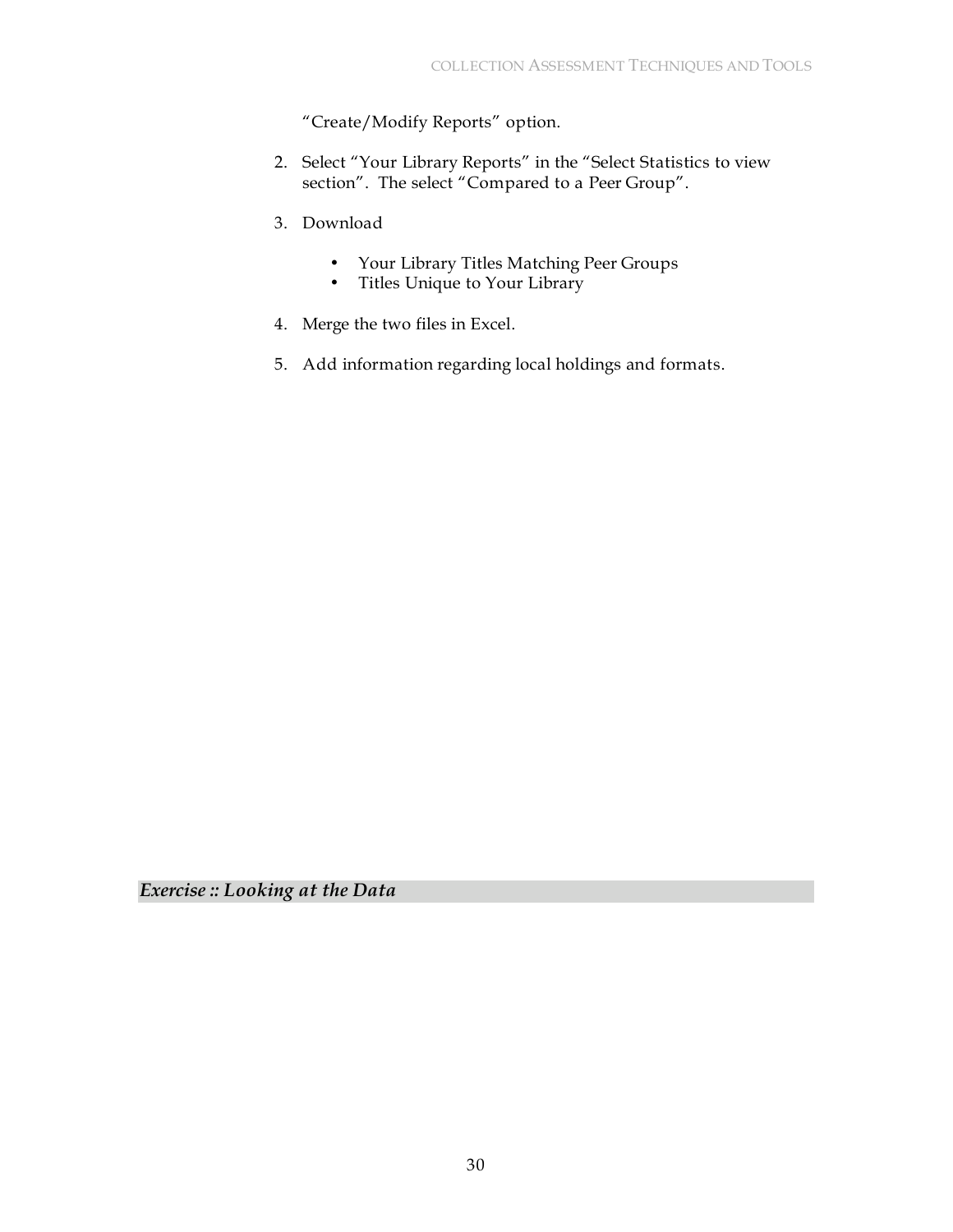

# **BRIEF TESTS….A VARIATION ON HOWARD WHITE**

# *HOWARD WHITE'S WORK*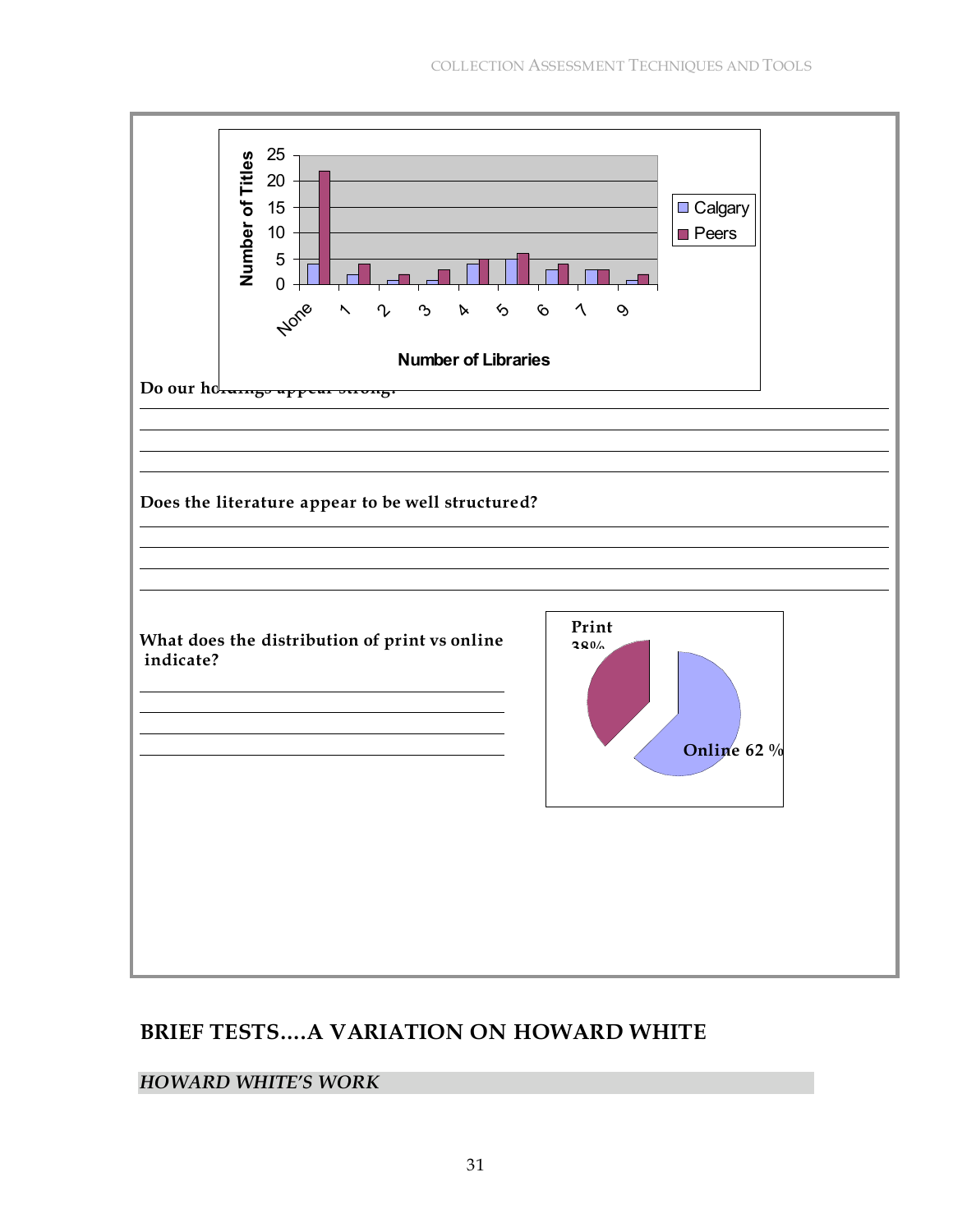

In his book, *Brief Tests of Collection Strength: a methodology for all types of libraries,* White outlined several key observations about the nature of collections.

These will sound familiar to you as these observations have become part of our mainstream understanding of collections.

# **1. Distribution of holdings**

For any subject area, only a few titles are held by many libraries, many titles are held by only a few libraries.

This is commonly called a "long tail" distribution (also known as a Zipf distribution).

# **2. Frequency of holdings reflects nature of material**

From his analysis of this pattern White concluded that the titles that are commonly held represent the "core", or basic works, and the titles that are less frequently held represent specialized or advanced material.

### **3. Library holdings of rarer material indicates collection strength**

White hypothesized that a short list of titles (no more than 40) in a subject area, that ranged from frequently held core to less frequently held specialized would be a sufficient sample for determining collection strength.

White went on to create sample lists and test this idea, finding that it was a good means of predicting strength.

# *Exercise :: What types of material are in your collection?*

| Rare |                            | Common |
|------|----------------------------|--------|
|      | Books prior to 1900        |        |
|      | <b>Limited Editions</b>    |        |
|      | Non-English                |        |
|      | Small print runs           |        |
|      | (catalogues)               |        |
|      | Non-local small print runs |        |
|      | Major Artists Biographies  |        |

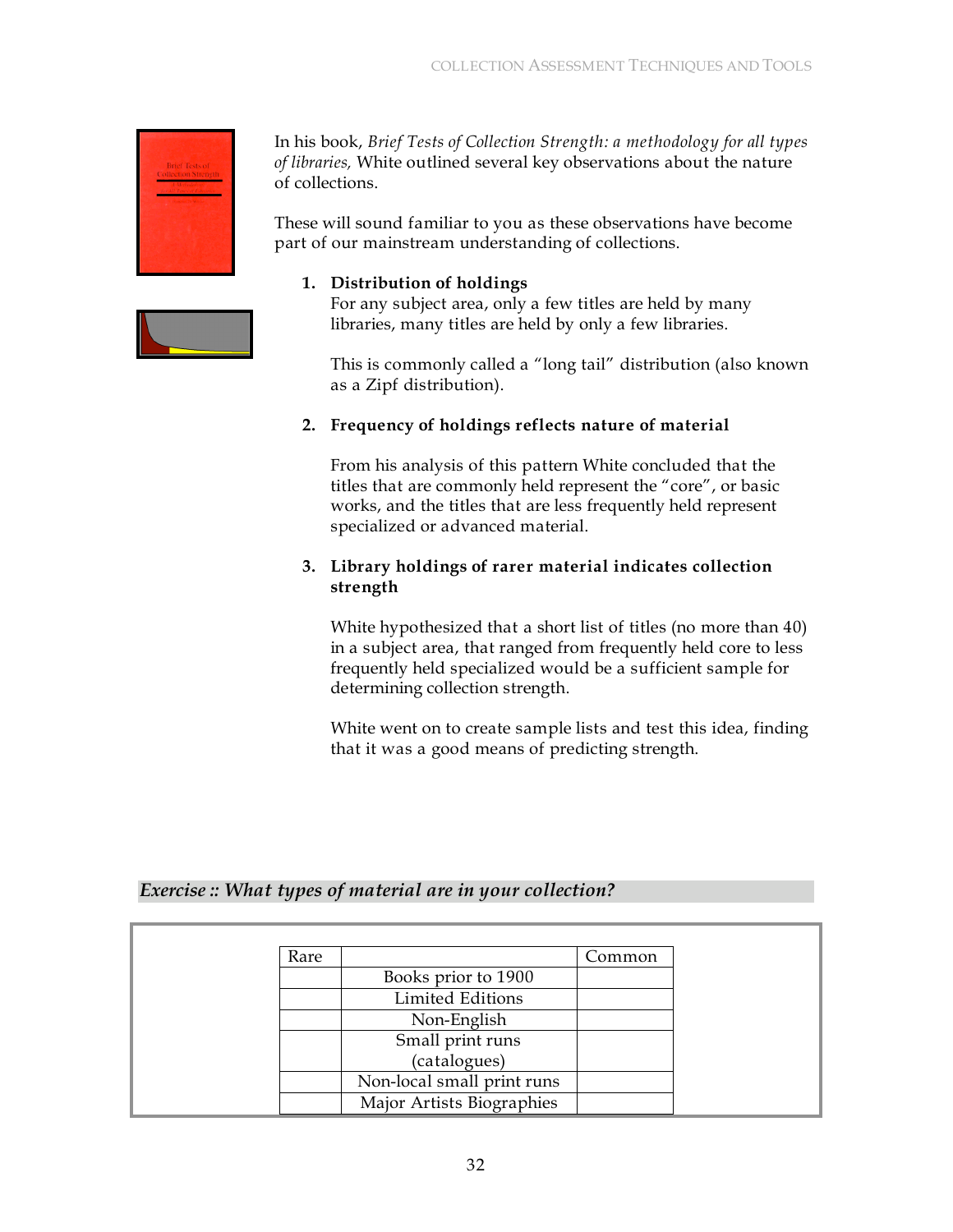|  | Minor Artist Biographies |  |
|--|--------------------------|--|
|  |                          |  |
|  |                          |  |
|  |                          |  |
|  |                          |  |
|  |                          |  |
|  |                          |  |
|  |                          |  |

#### *USING WORLDCAT FOR BRIEF TESTS*

| Select a Number of Libraries to Limit Your I |              |  |
|----------------------------------------------|--------------|--|
| Search Clear                                 |              |  |
| $\Box$ 900-999                               | $\mathbf{I}$ |  |
| $1200-899$ 2                                 |              |  |
| $700-799$ 2                                  |              |  |
| $\Box$ 600-699 2                             |              |  |
| $\Box$ 500-599 2                             |              |  |
| $\Box$ 400-499 2                             |              |  |
| $-300-39977$                                 |              |  |
| $-200-299$ 18                                |              |  |
| $\Box$ 150-199 12                            |              |  |
| $100-149$ 22                                 |              |  |
| $75-99$ 8                                    |              |  |
| $\Box$ 50-74 26                              |              |  |
| $\Box$ 25-49 36                              |              |  |
| $10-24$ 71                                   |              |  |
| $-5.9$ 65                                    |              |  |
| $-24$ 166                                    |              |  |
| . .                                          | 307          |  |
|                                              |              |  |

White's methodology was to pre-select 40 titles in a subject area based on the advice of literature experts and then checking the number of libraries holding an item in Worldcat.

Several tests of 40 titles could be used to probe different aspects of a broad subject. Creating these tests is a time consuming project, and issues of "cheating" and bias in selecting the titles are a problem.

When White developed his methodology, web-based easy searching of Worldcat was not possible. To avoid concerns about bias, cheating, or the need for expertise when creating checklists, Collections Services suggests a different approach. It involves picking titles from lists ranked by library holding. These lists that can be created in Worldcat.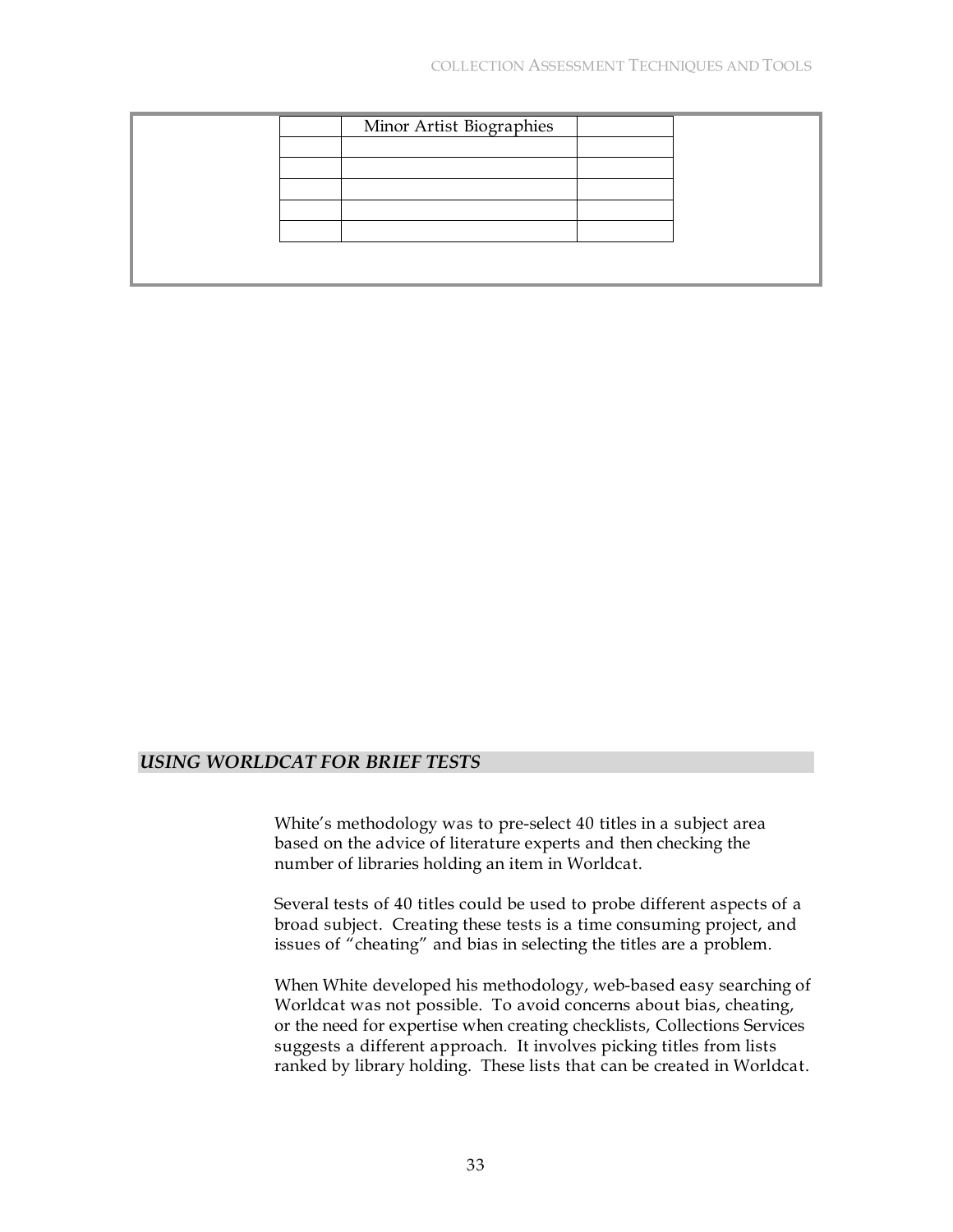*Creating a title list in WorldCat*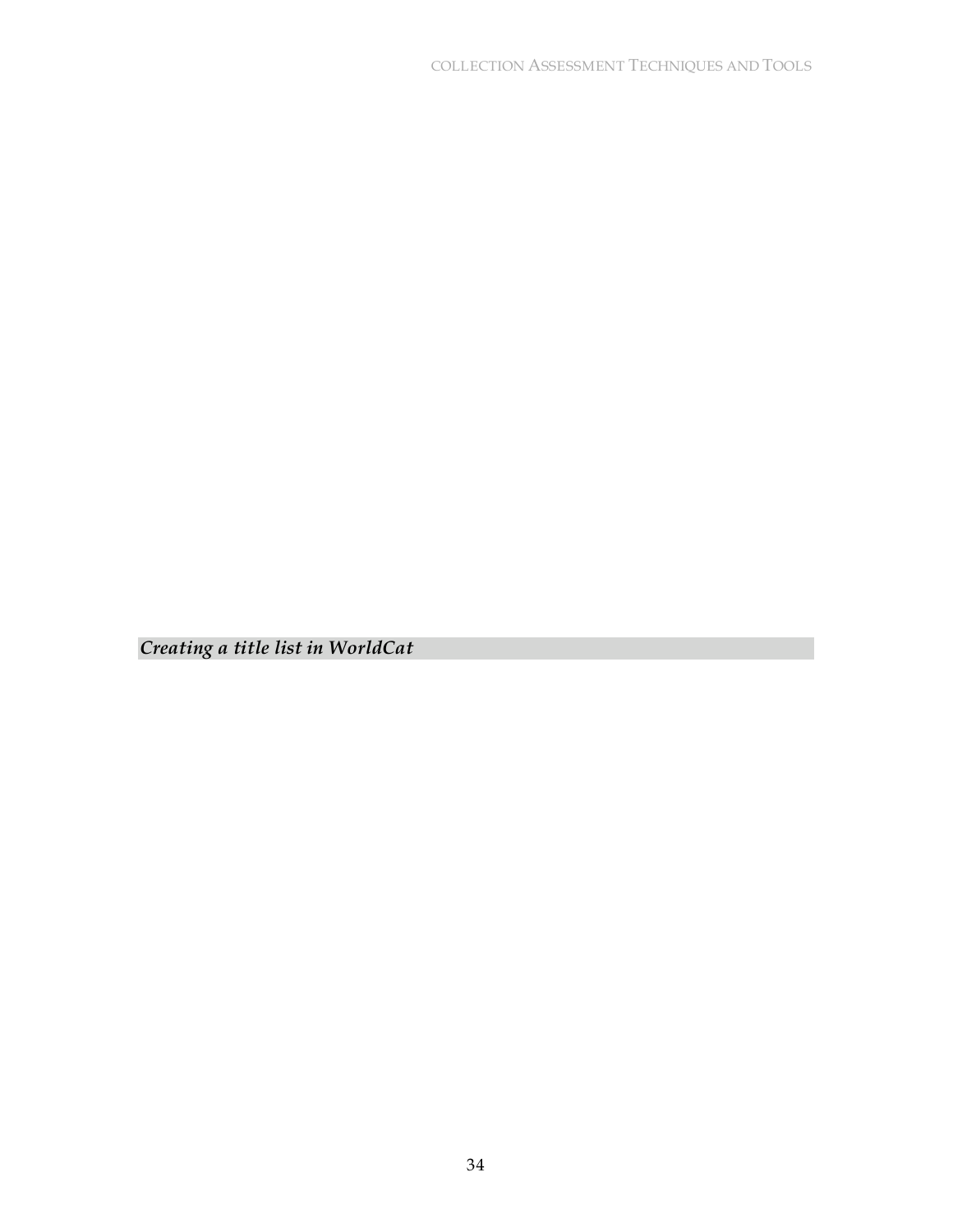# **1. Create a list of suitable titles in Worldcat**

Search Worldcat using a keyword(s) that represents the subject or a sub-topic in the discipline. Limit this list by number of libraries holding.

- Divide the number of titles by 4. For example, 539 titles divided by 4 is about 135 titles in each category.
- Now break the list of titles by library holdings into 4 sections as neatly as possible. (See figure)
- View the titles in each section by clicking on the check boxes and then selecting the Search button.
- **2. Go back to results and sort by number of libraries held**
- **3. Pick 20 titles from each of the four sections** 200 – 1999 libraries 75 – 199 libraries 25 – 74 libraries

5 – 24 libraries

**4. Check the titles against your library's holdings and the benchmarks.**

# *ANALYSIS*

The sample worksheet shows how basic scores can be tabulated. Some possible questions to ask yourself when looking at these scores are:

o Is the pattern consistent with scores decreasing with

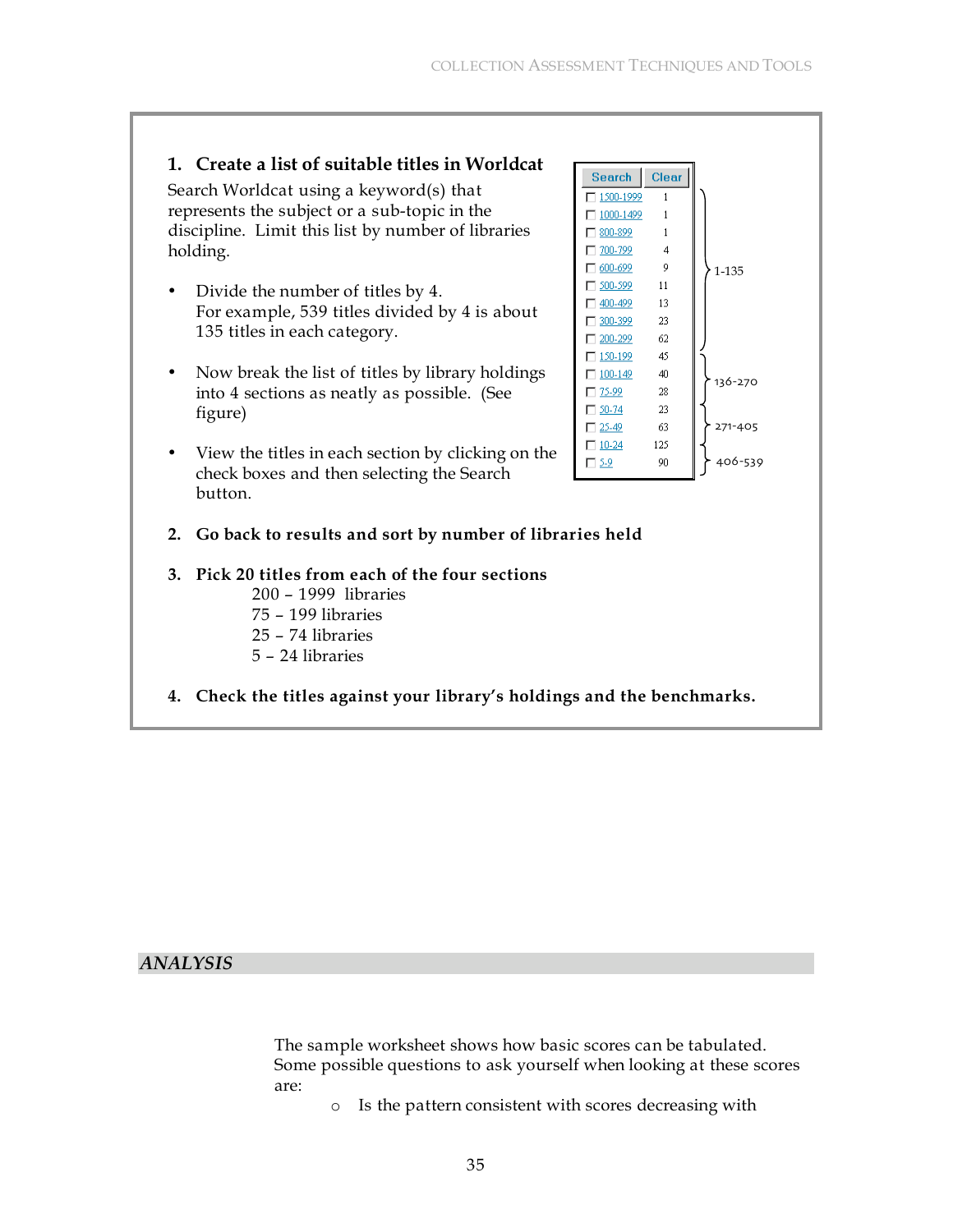| <b>SAINT Pantoning</b><br><b>KANDI TRING</b> | <b>Marketing</b>               | <b>ENEVIDOS/GENERAL GAS and</b><br>Gov. Print, OR, And general accounting ordinate |        |
|----------------------------------------------|--------------------------------|------------------------------------------------------------------------------------|--------|
|                                              |                                | Doppe, Car mere libraries.                                                         |        |
|                                              |                                |                                                                                    |        |
|                                              |                                |                                                                                    |        |
| ٠<br>$\sim$                                  | $\sim$<br><br>$\sim$<br>$\sim$ | $\sim$<br>.<br>$\sim$<br>$\sim$                                                    | $\sim$ |
| <b>SALES</b>                                 |                                |                                                                                    |        |
|                                              |                                |                                                                                    |        |
|                                              |                                |                                                                                    |        |
|                                              | ٠                              | Ξ<br>ī<br>ī<br>٠                                                                   |        |
|                                              |                                |                                                                                    |        |
|                                              |                                |                                                                                    |        |
|                                              |                                |                                                                                    |        |
|                                              | $\sim$                         | Ξ<br>Ξ<br>$\sim$                                                                   |        |
|                                              |                                |                                                                                    |        |
| <b>BOARD</b>                                 |                                |                                                                                    |        |
|                                              |                                |                                                                                    |        |
|                                              |                                |                                                                                    |        |
|                                              |                                |                                                                                    |        |
|                                              |                                |                                                                                    |        |
| COMMENTS                                     |                                |                                                                                    |        |
|                                              |                                |                                                                                    |        |

difficulty?

o What is the degree of difference in scores? Is one library twice as good, or only marginally better?

Looking at the actual sample titles and the results will help discern other patterns.

- o Is there a type of publisher or document consistently not held?
- o Is the pattern of holdings consistent across institutions?

For example, in the peacekeeping test it was consistently less likely that the libraries would hold small press or institute publications. Collection building would need to focus on these sources.

*Sample Analysis*